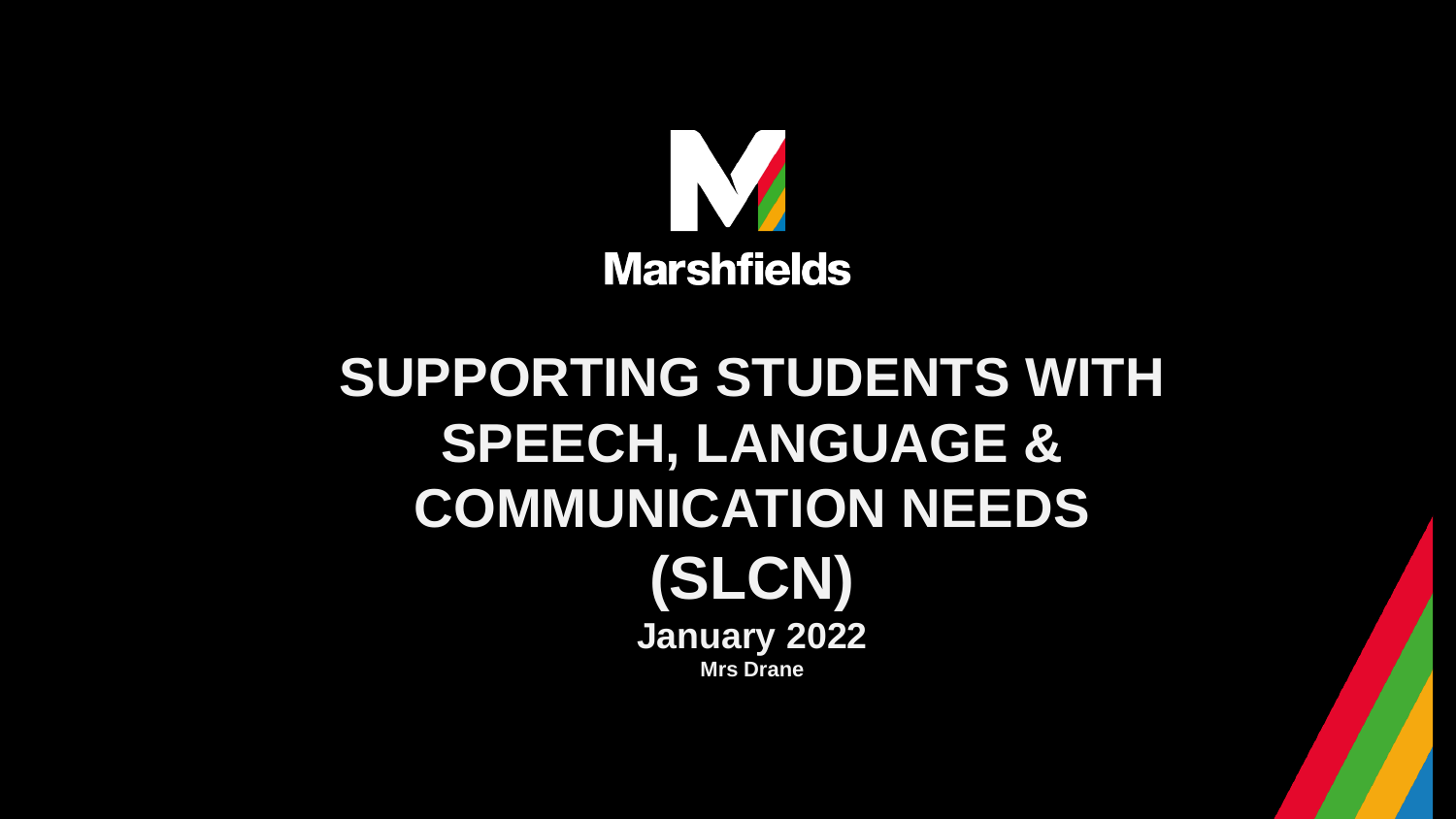What do we mean by speech, language and communication needs?

> What proportion of students do you think are affected?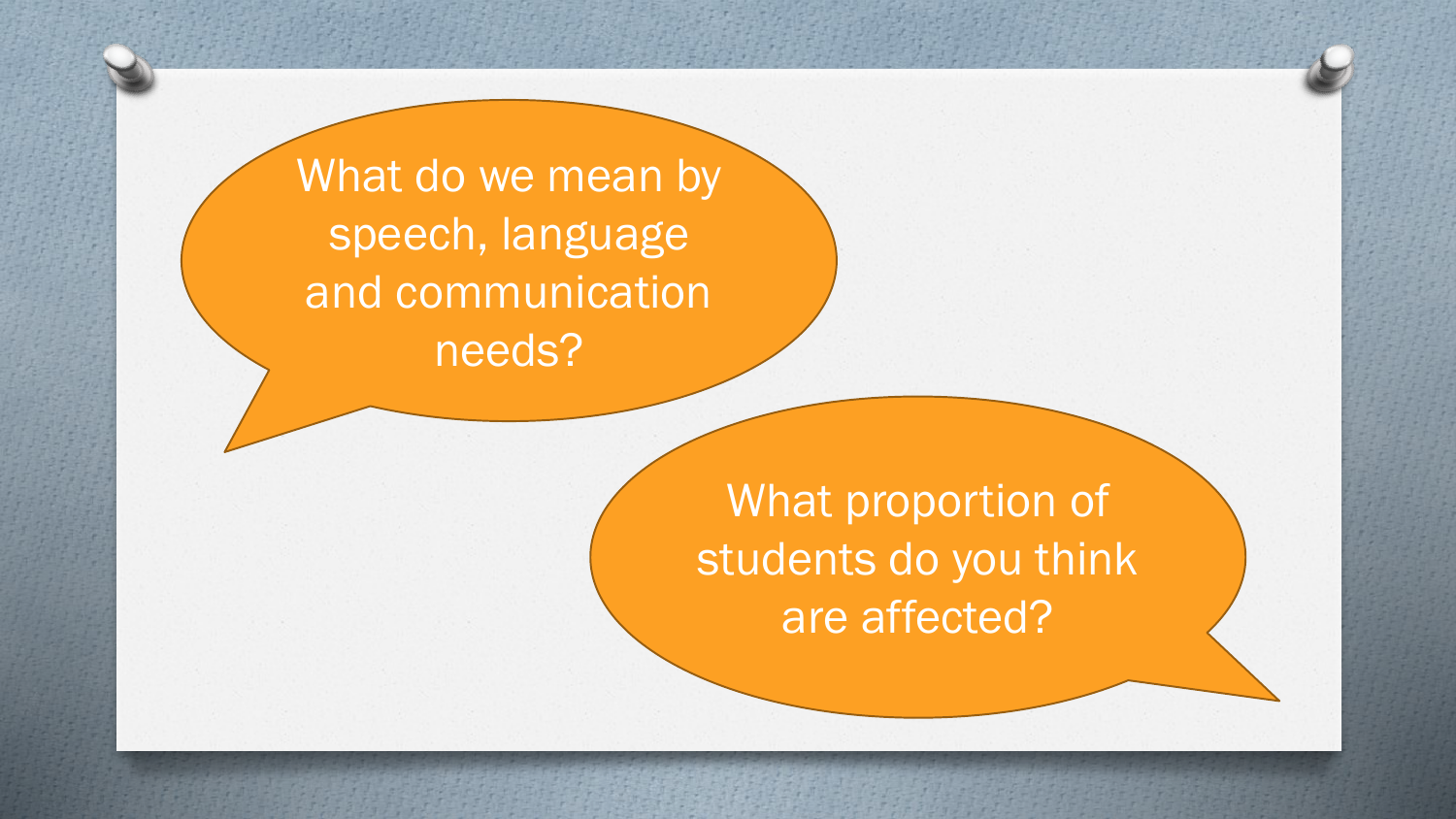What do we mean by speech, language and communication needs?

Speech - our 'voice', the physical process of speaking. Language – the words we use and how we structure them (e.g. grammar). Communication – when we use our speech and language skills to interact with others.

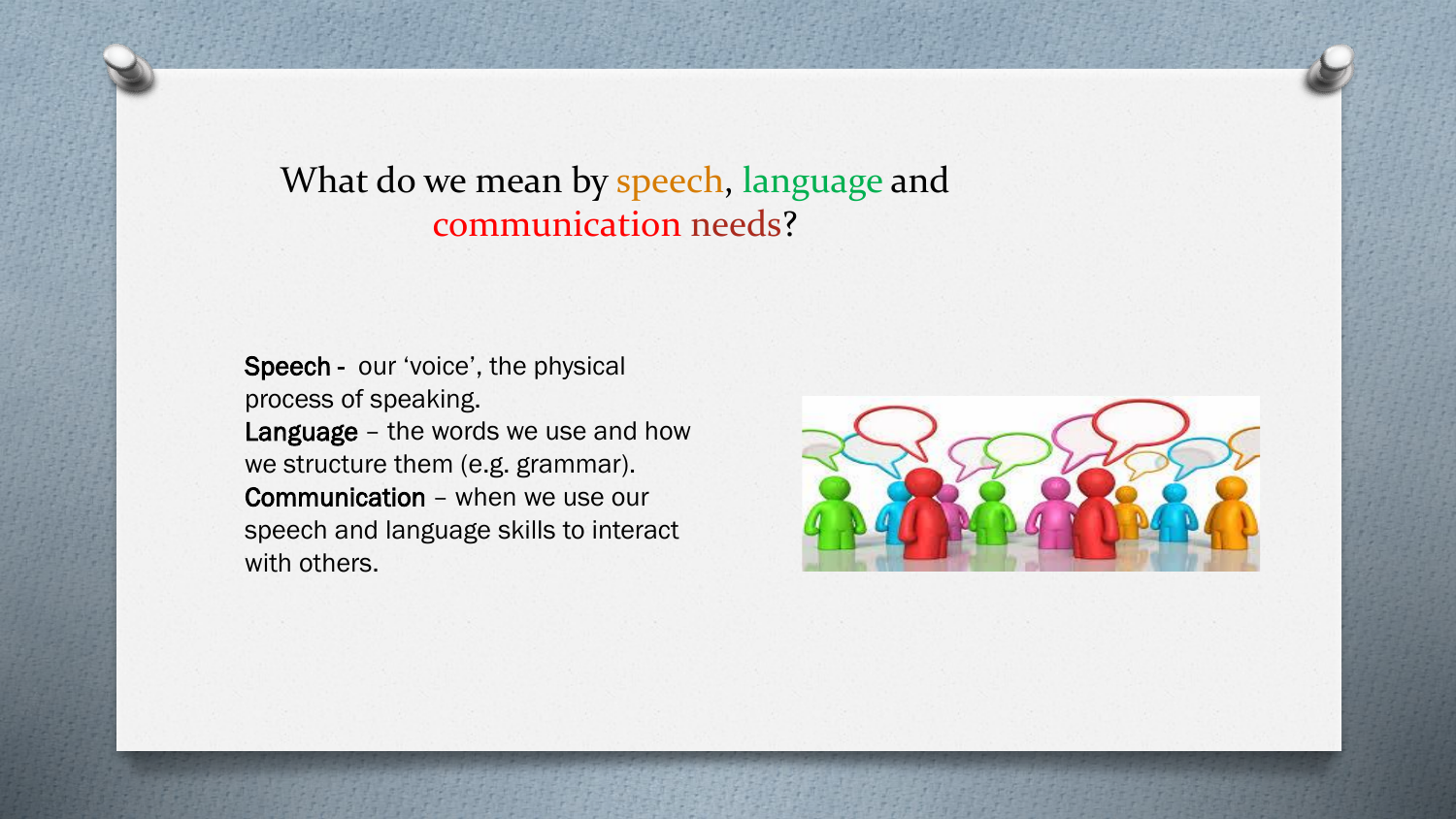#### Who has SLCN?

- *O* 7% of all students have a specific speech, language or communication need (i.e. no other difficulty or diagnosis)
- *O* 3% of all students have a SLCN in association with another difficulty (e.g. autism, ADHD, physical need)
- *O* Up to and over 50% of students in some areas have SLCN due to impoverished language development (often linked with socio-economic disadvantage). These students may have limited vocabulary, speak in short sentences and / or have poor communication skills.

Statistics from 'The Communication Trust'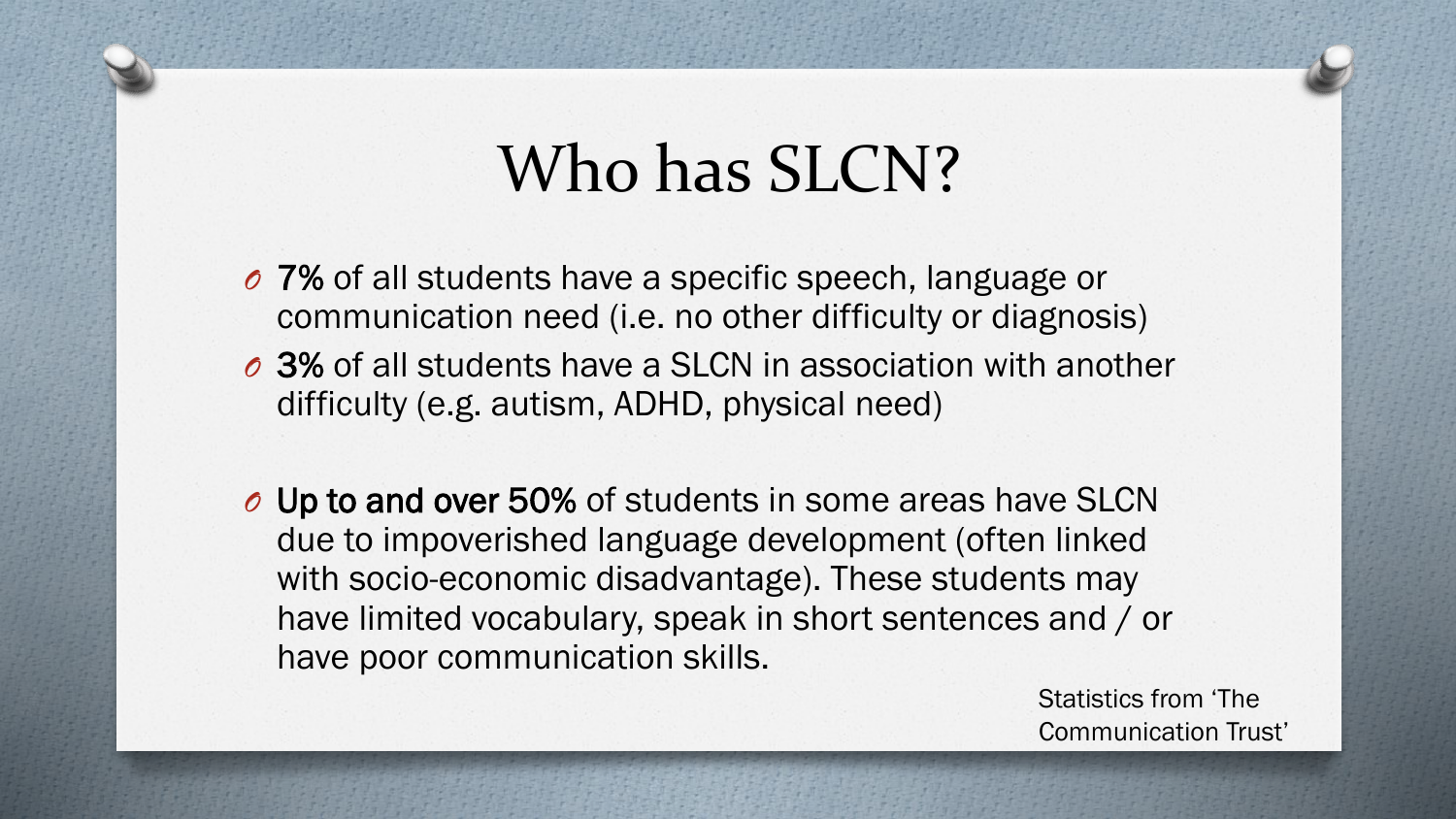#### Poor communication impacts on…

#### **Educational** achievement

Students with SLCN do not do as well in reading as their peers. They also do not achieve as highly in formal examinations such as GCSEs. We learn, and demonstrate our learning, through language.

Behaviour / vulnerability Students with SLCN are more likely to get into trouble than their peers. They can also be more vulnerable to bullying.

Employability

Young people with SLCN are less likely to gain employment.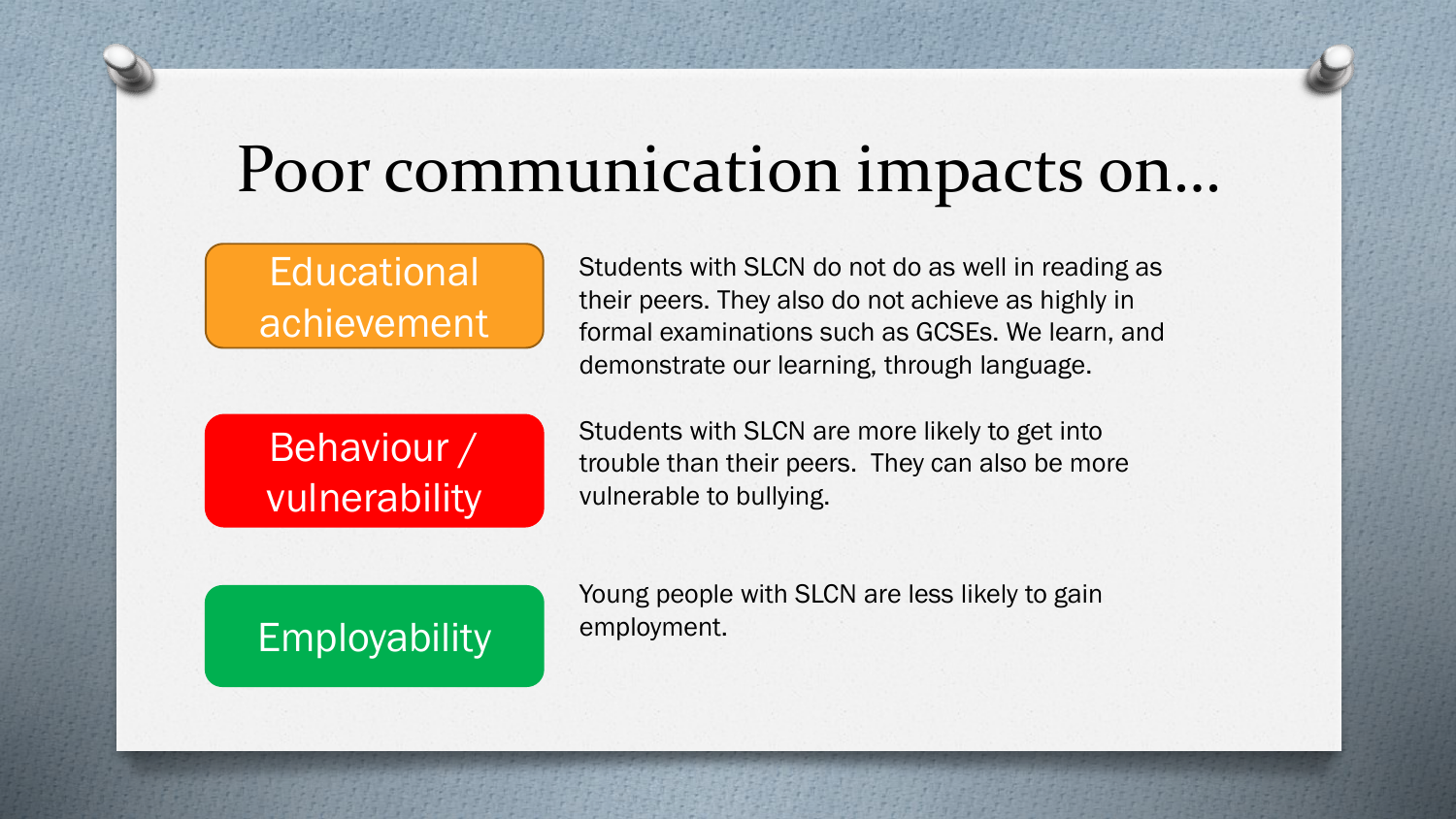#### Poor communication impacts on…

#### Mental health

We need good communication skills to make and maintain friendships and get on with others. We also need language and communication skills to be able to reflect on and make sense of our feelings.

#### **Criminality**

60% of young offenders were found to have undiagnosed speech, language and communication needs.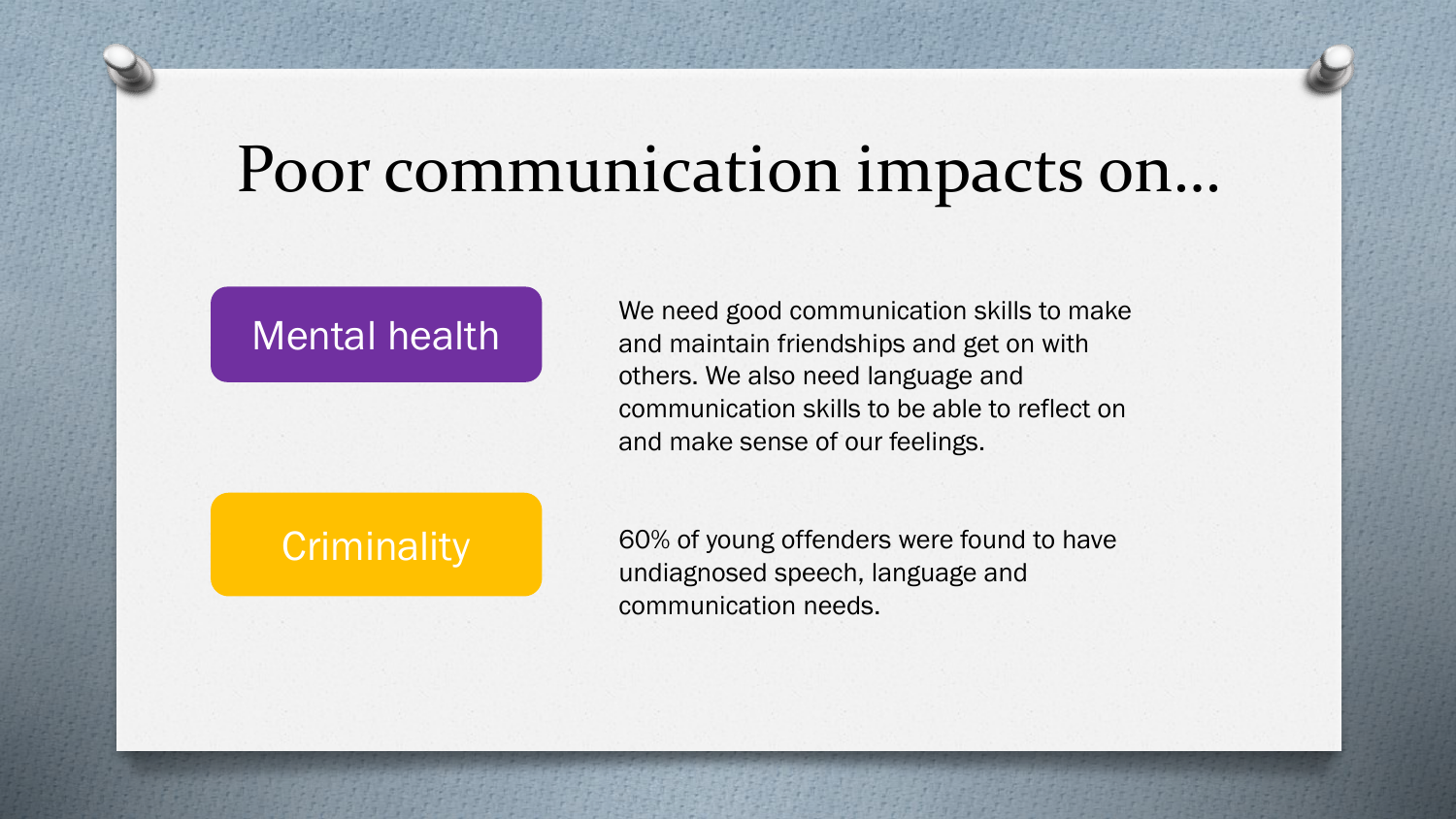#### How does language and communication work?

*O* Imagine I asked you a question:

What did you do at the weekend?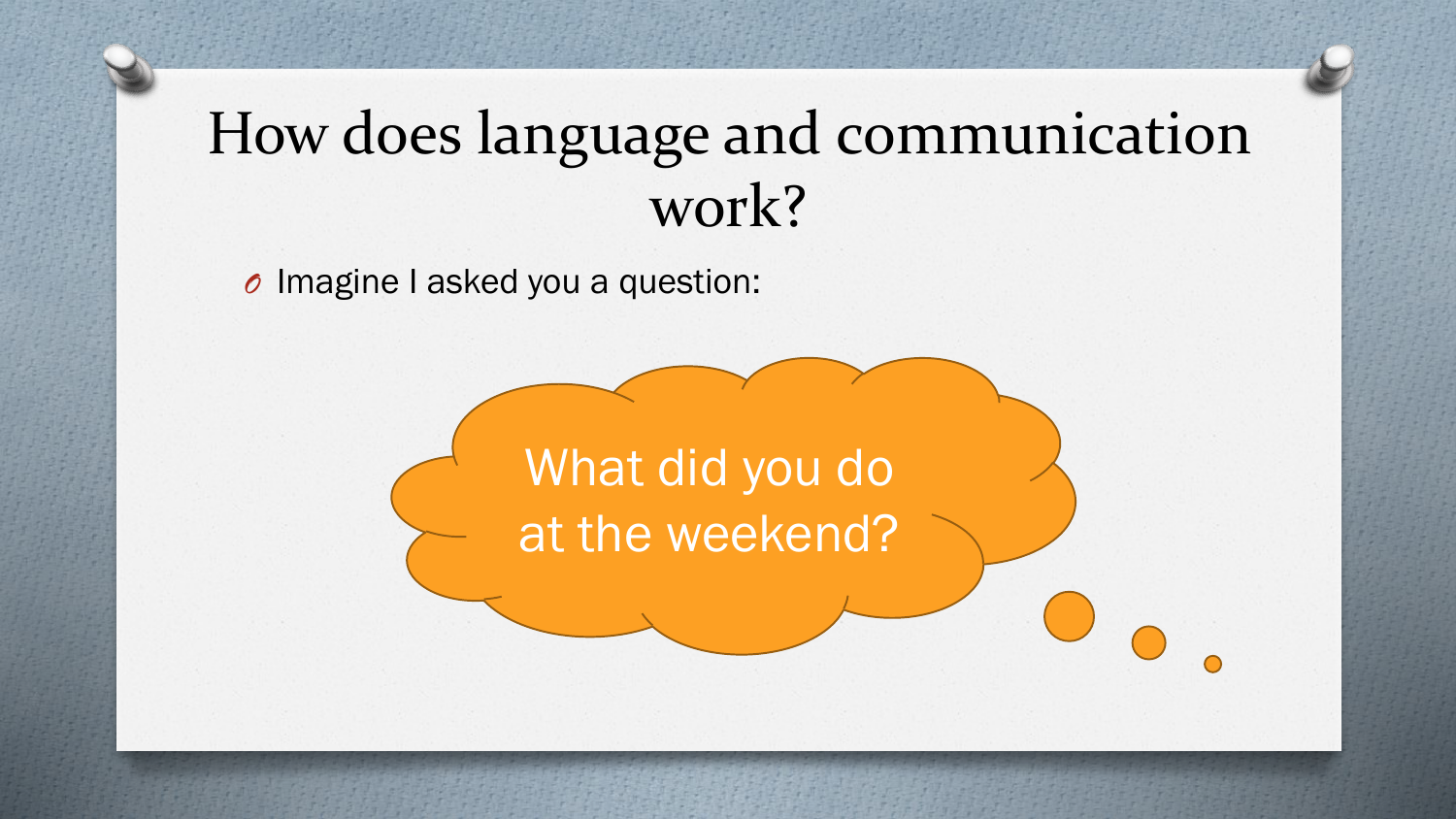What did you do at the weekend?

#### You need:

- *O* Attention and listening skills (to hear the question, pay attention to it, ignore distractions)
- *O* To understand the vocabulary (words) I use
- *O* To understand the grammar and structure (e.g. tense, person, am I asking a question or making a statement)
- *O* To use your working memory to remember what has been said.
- *O* To use appropriate social communication skills to show you are listening and in your response.
- *O* To use the correct vocabulary and grammar in your response.
- *O* To use your voice / speaking skills in your response.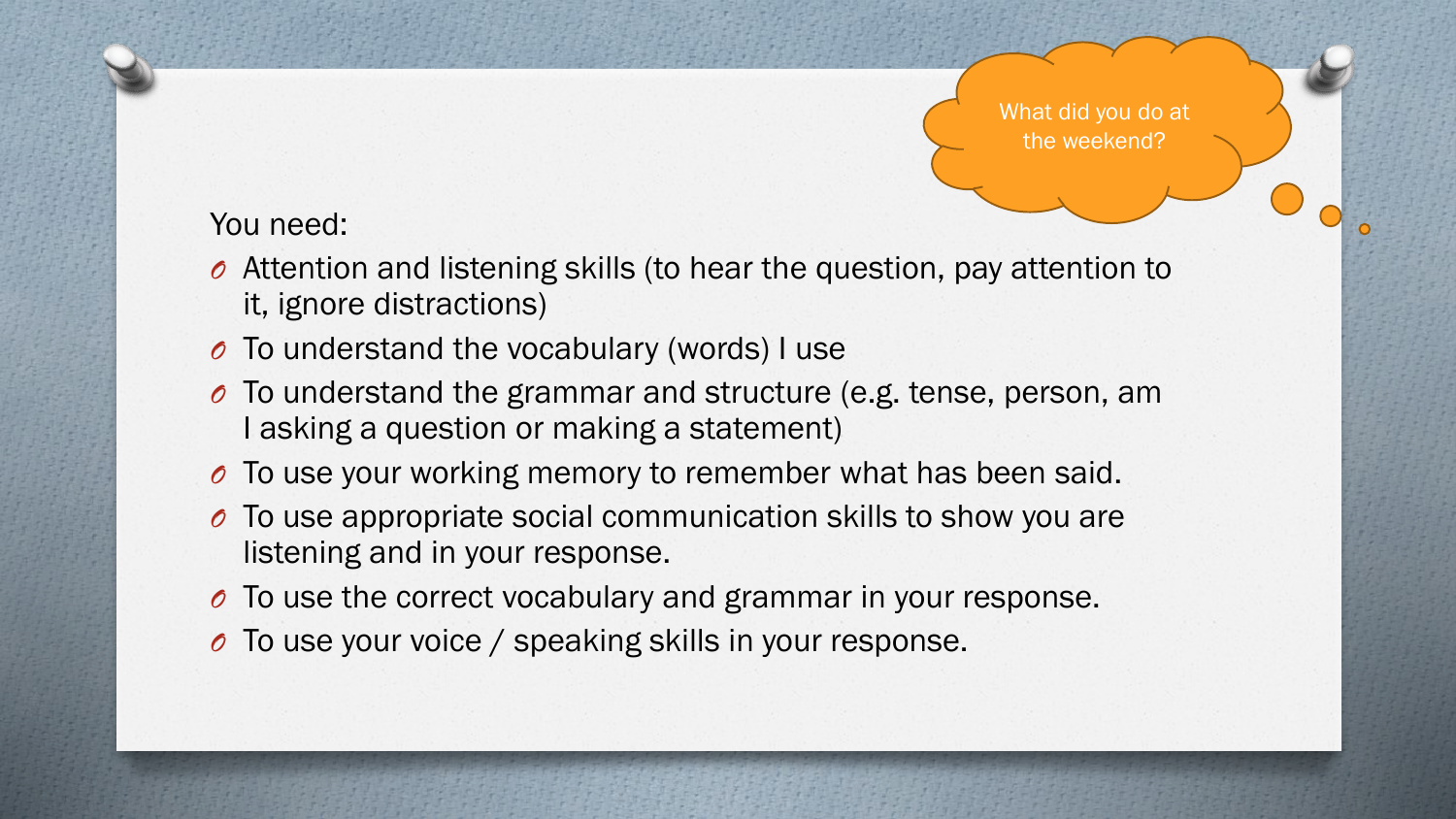- *O* Students may have difficulty in just one, or in many, of these areas.
- *O* The strategies that follow are all easy-to-implement classroom strategies that will support students with SLCN.
- *O* These strategies will also support many other students.
- *O* Some students with more specific difficulties may benefit from input from a speech and language therapist.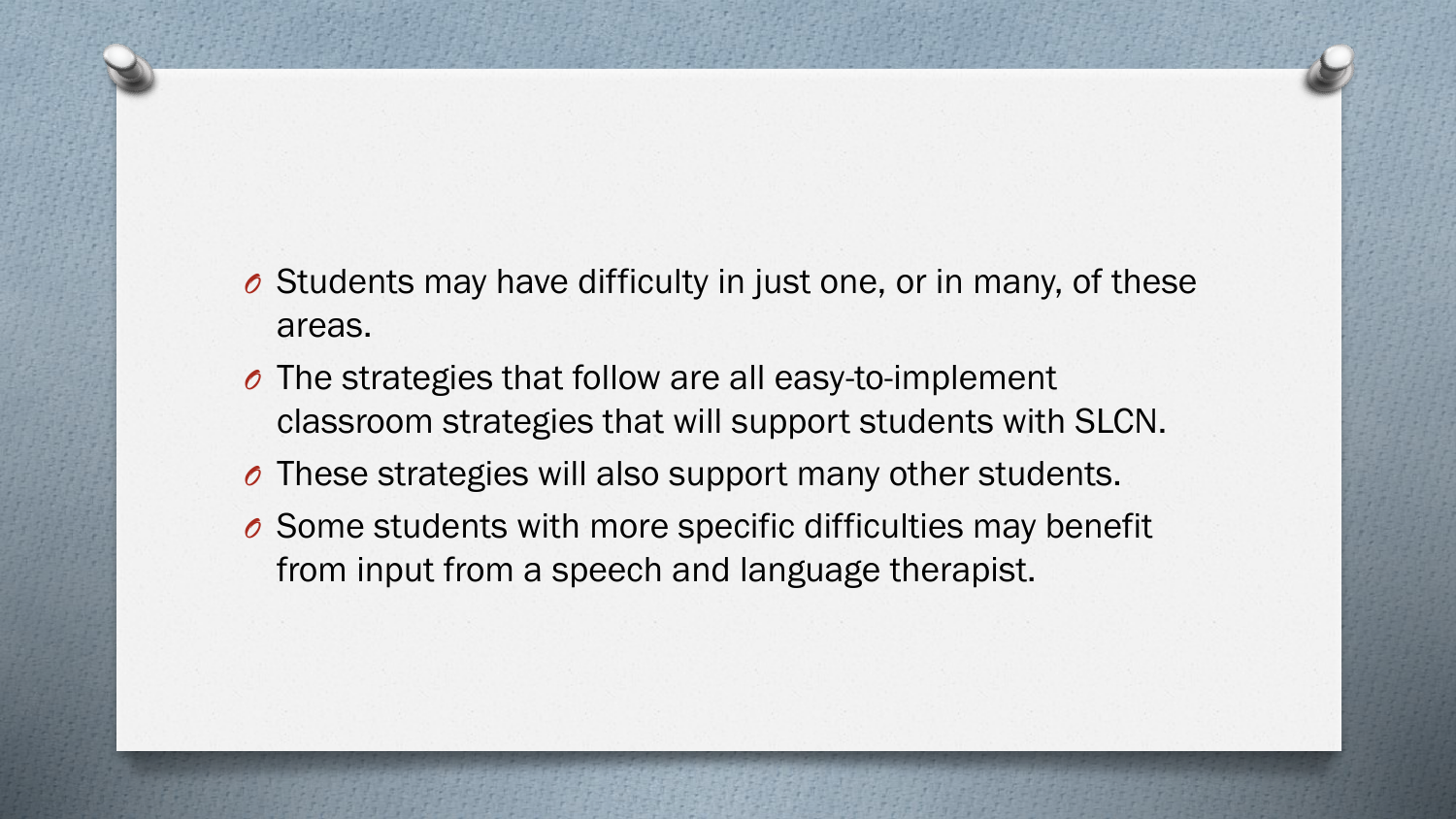What are you already doing in your classroom to support students with language and communication needs?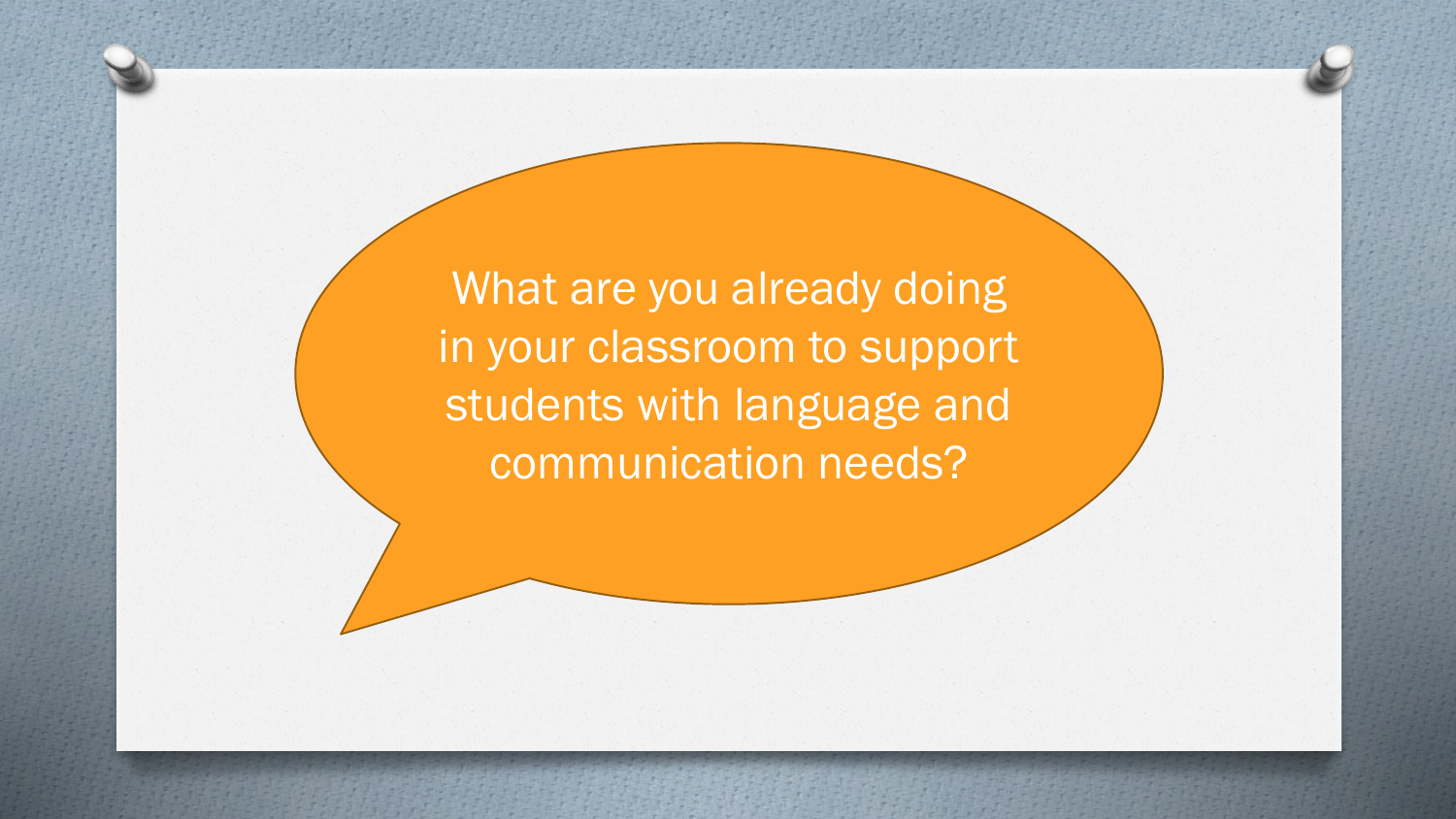#### Identifying students with needs in… **Attention and Listening**

Pupils might:

- *O* Not look at who is speaking
- *O* 'Switch off' if they find this difficult
- *O* Be easily distracted
- *O* Daydream
- *O* Not follow instructions
- *O* Not able to ask / answer relevant questions
- *O* Lose track of discussion
- *O* Ask frequently for repetition
- *O* Say they don't understand or have forgotten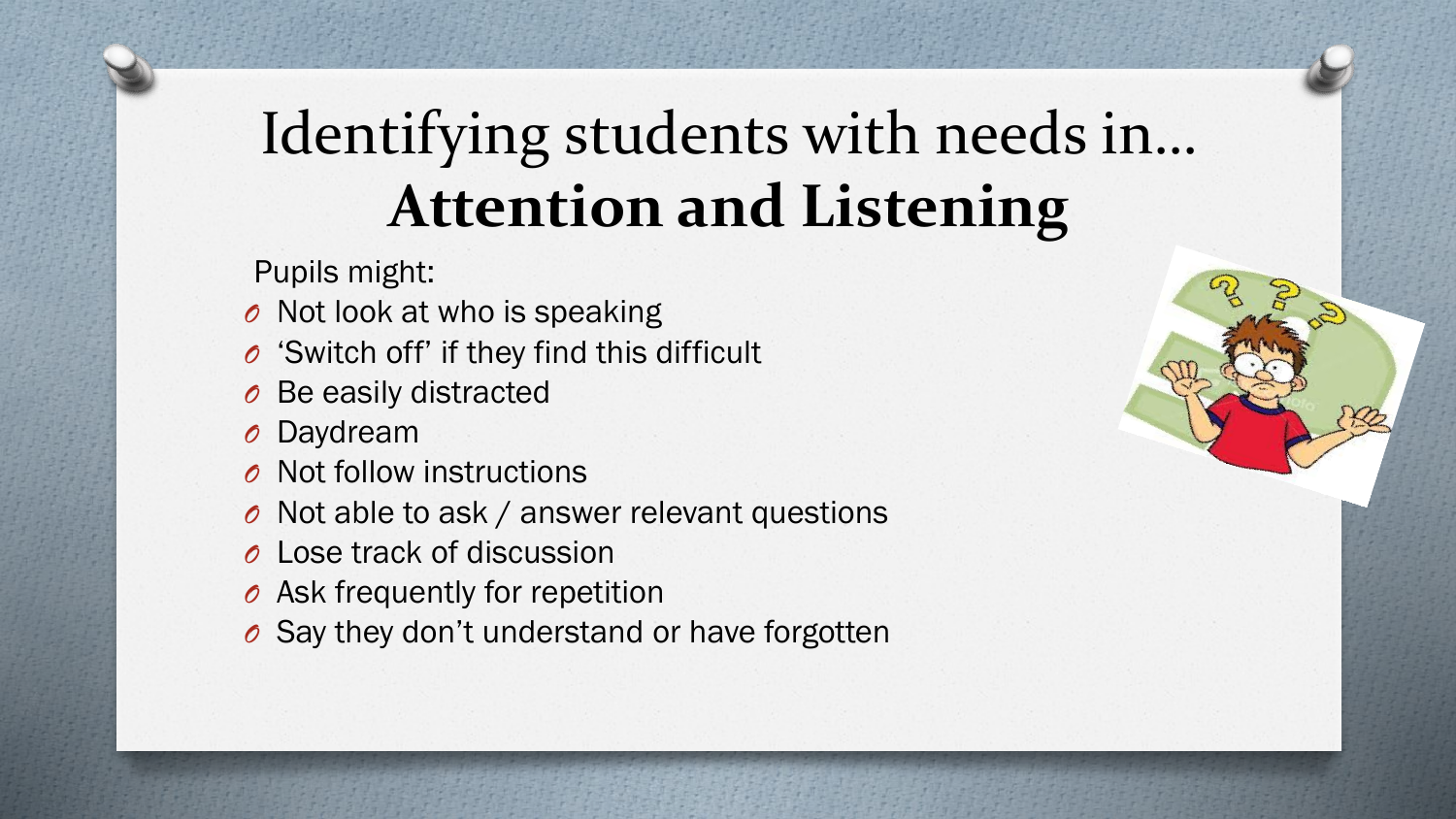## Attention and Listening

You might try:

- *O* Removing visual / auditory distractions
- *O* Seating plans so that students can make eye contact and avoid distractions
- *O* Cue pupils in by using their name and ensuring you have their attention before speaking
- *O* Use visual cues (e.g. objects, pictures, diagrams) to aid attention
- *O* Teach pupils how to seek clarification
- *O* Using task boards and visual / written instructions for pupils to refer to
- *O* Using barrier games as a way of improving these skills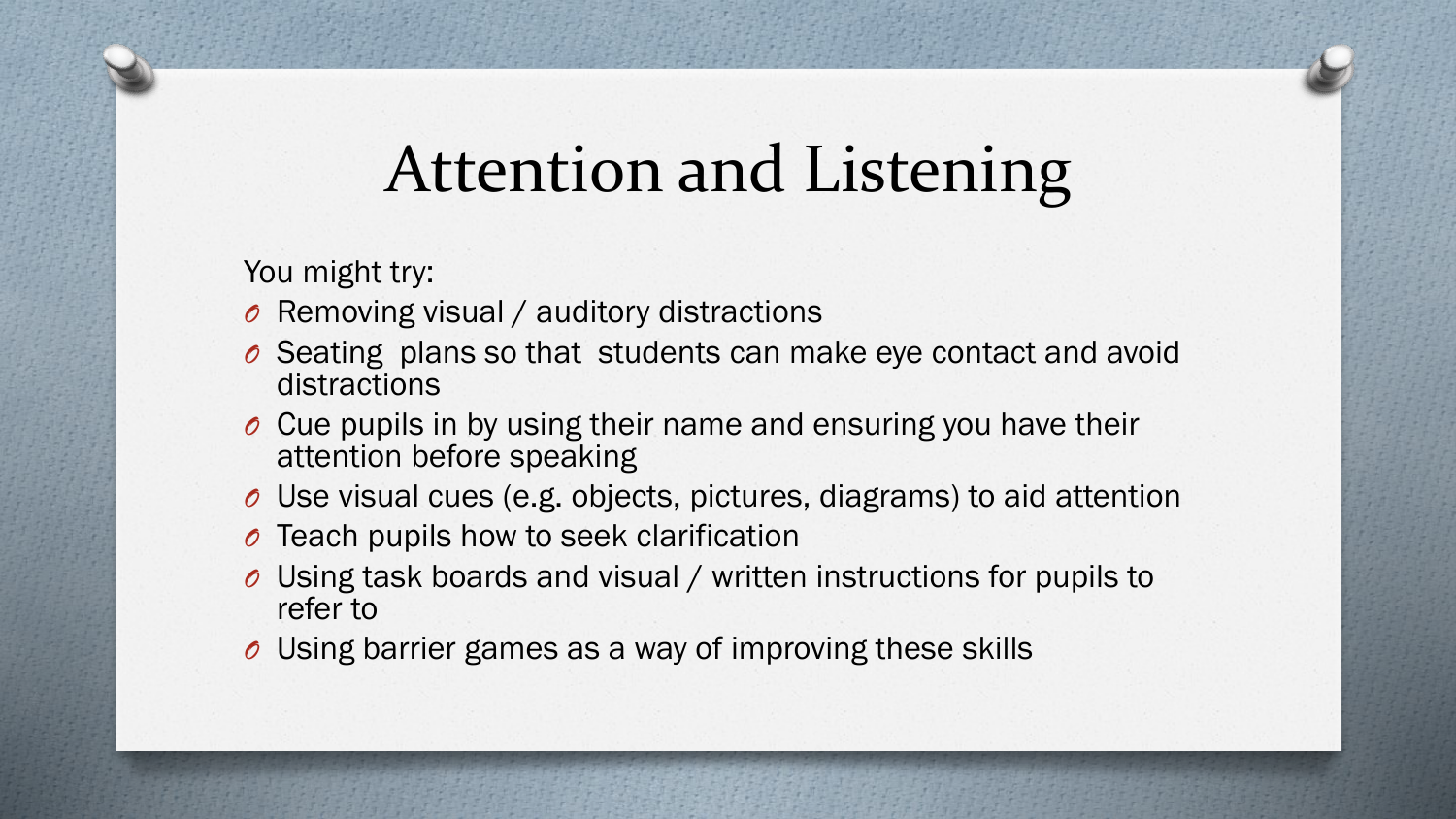### Identifying students with difficulties in… Working Memory

Pupils may:

- *O* Easily forget instructions
- *O* Forget what they wanted to say / do
- *O* Miss out stages of a task
- *O* Lose track in discussion
- *O* Only carry out the first or last instruction
- *O* Be disorganised
- *O* Copy others
- *O* Listen attentively but not remember instructions
- *O* Difficulties with mental maths and oral discussion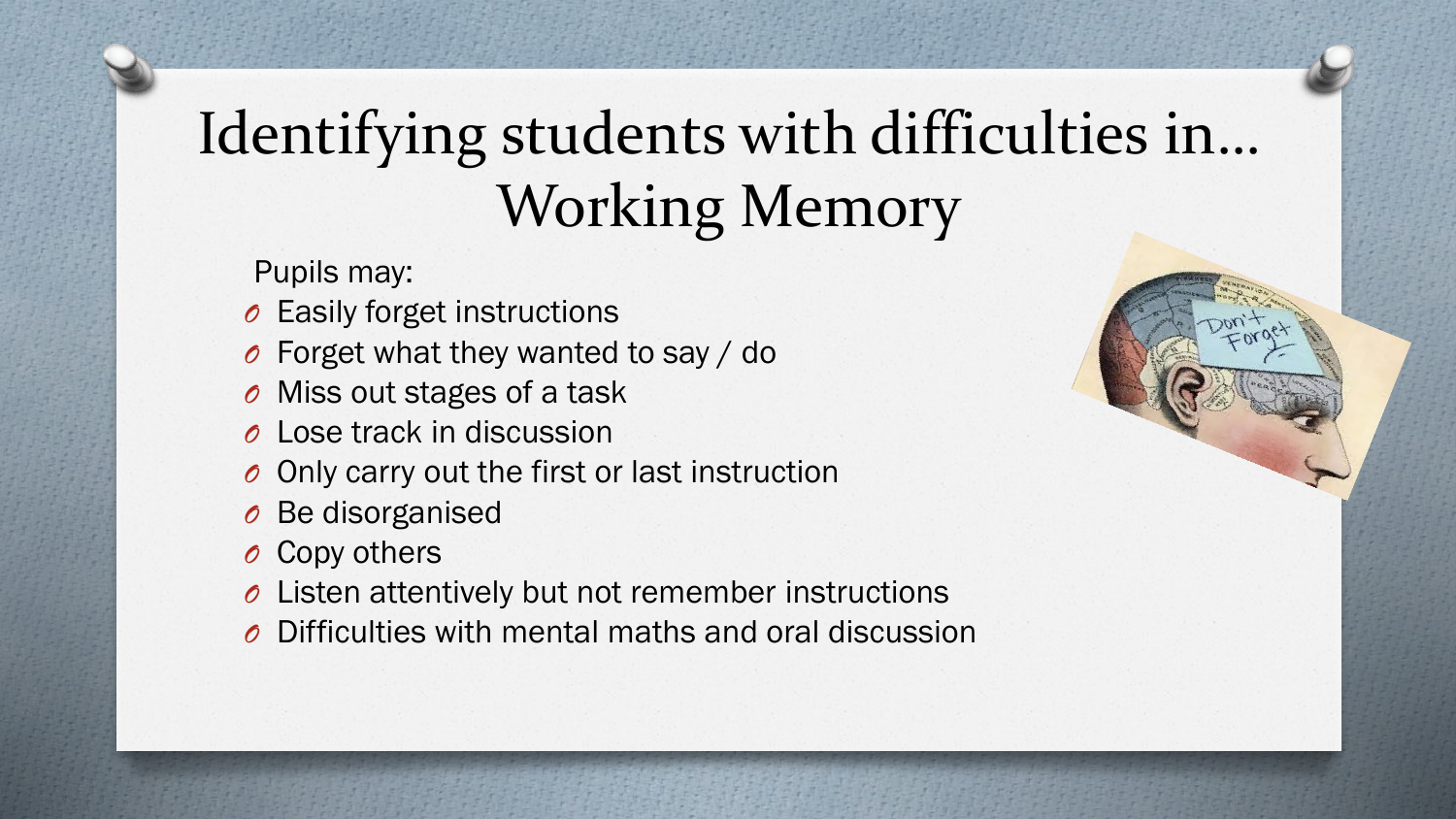

# Supporting working memory

- *O* Frequent repetition and revision will be essential
- *O* Encourage verbal rehearsal, visualisation, counting on fingers…
- *O* Give instructions in the order you want them to be carried out
- *O* Use visual memory aids: post it notes, scribble books, mind maps, write-on bookmarks, whiteboards, storyboards…
- *O* Give students verbal messages to remember
- *O* Play 'I went to market…' with topic-specific vocabulary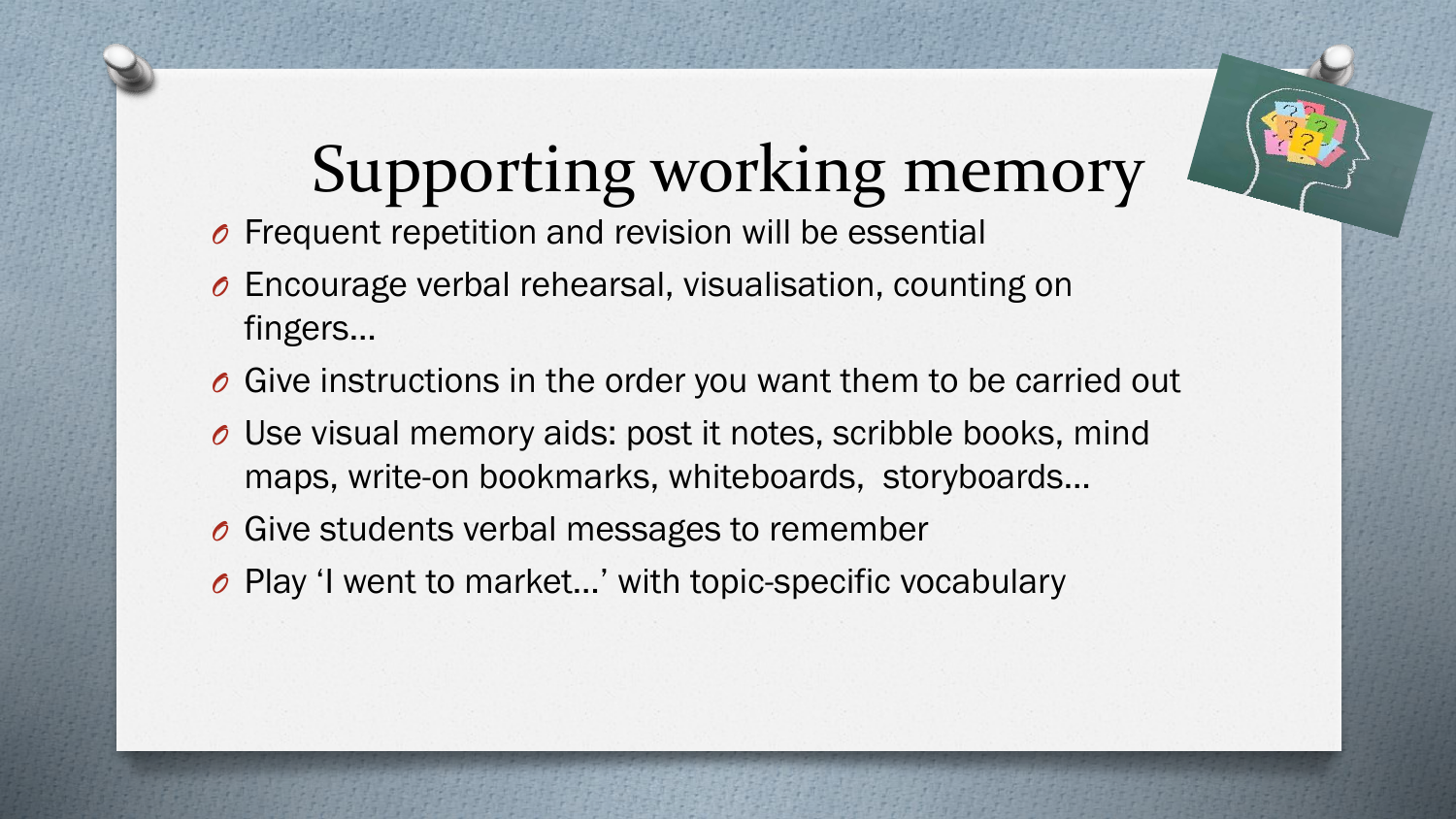## Identifying students with difficulties in **Understanding Language**

Pupils may…

- *O* Avoid answering
- *O* Don't quite answer the question
- *O* Use learned / repeated phrases
- *O* Follow what others do
- *O* Find it hard to learn
- *O* Appear to be listening but don't follow instructions
- *O* Misunderstand or misinterpret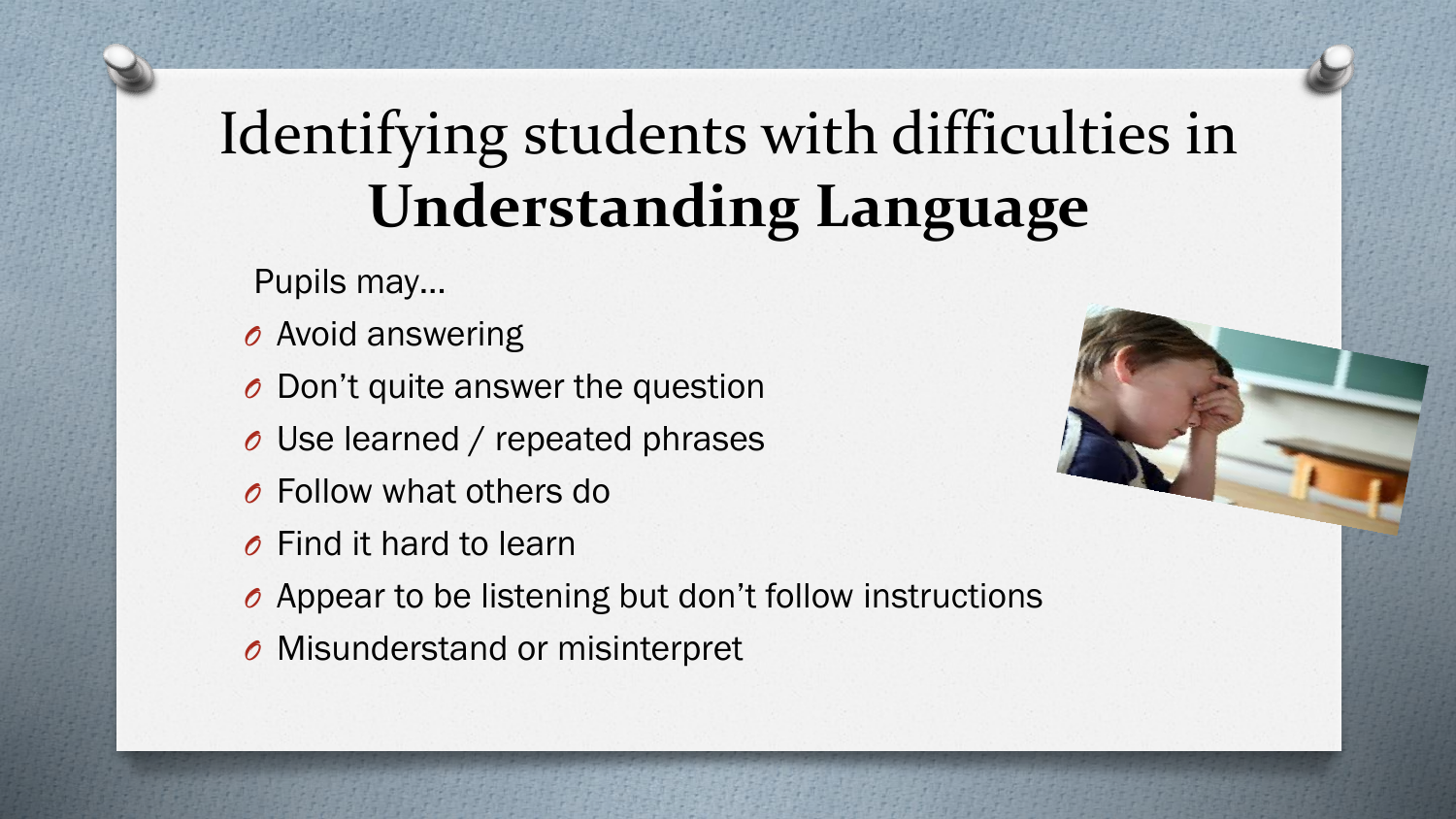# Understanding language

- *O* Use the 10 second rule (waiting up to ten seconds to allow sufficient processing time before expecting a response\_
- *O* Simplify and chunk language
- *O* Explain new words and non-literal language
- *O* Be aware of similar sounding words and words with multiple meanings
- *O* Use plenty of visual support (and make it relevant)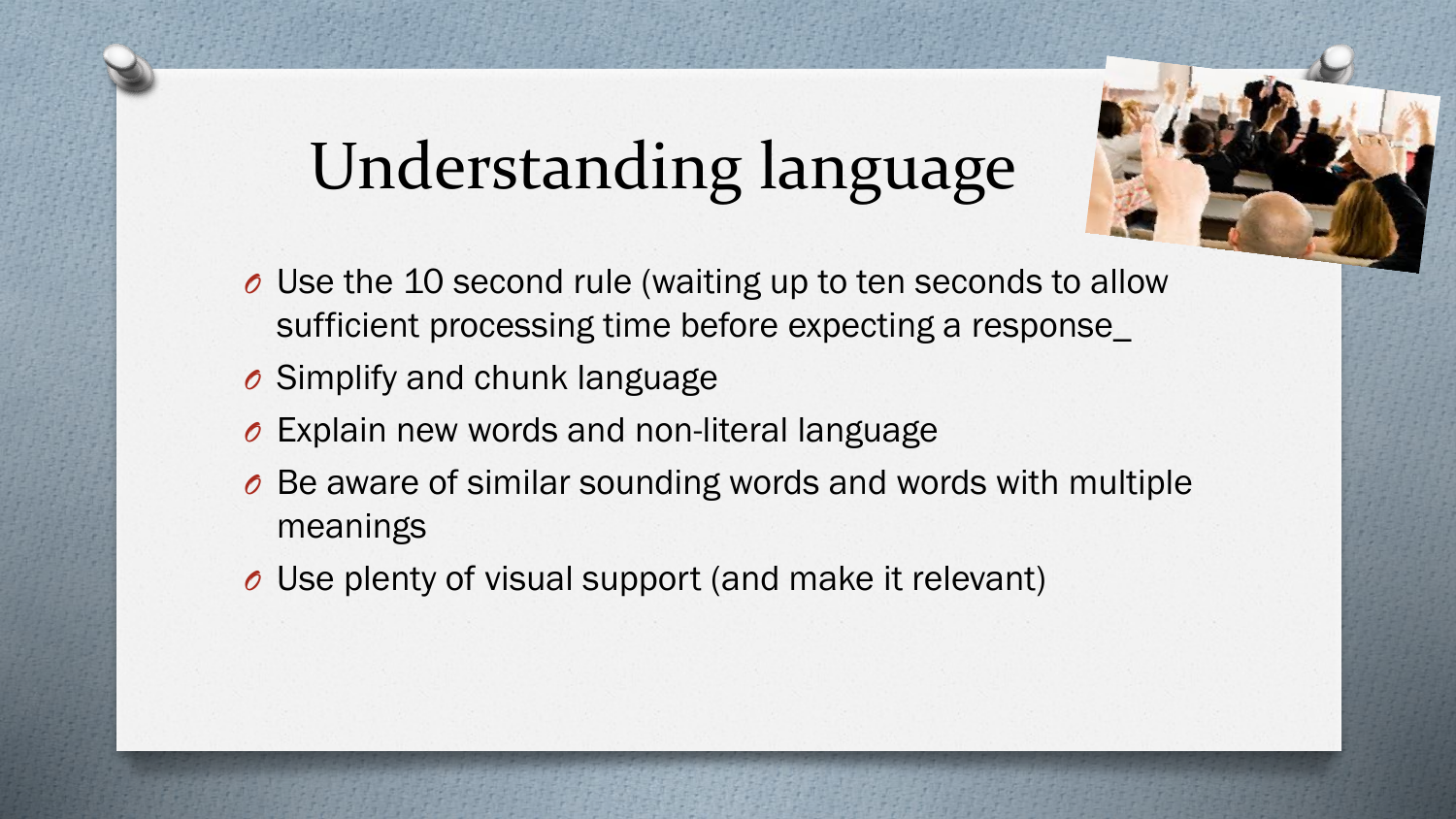## Identifying students with difficulties in… **Vocabulary**

Pupils may:

- *O* Have difficulties with word retrieval
- *O* Muddle similar sounding words (comic / comet)
- *O* Not remember meanings
- *O* Not use new words accurately
- *O* Use generic terms (thingy, those)
- *O* Create new words (a cup plate = saucer)
- *O* Have difficulties organising and categorising words

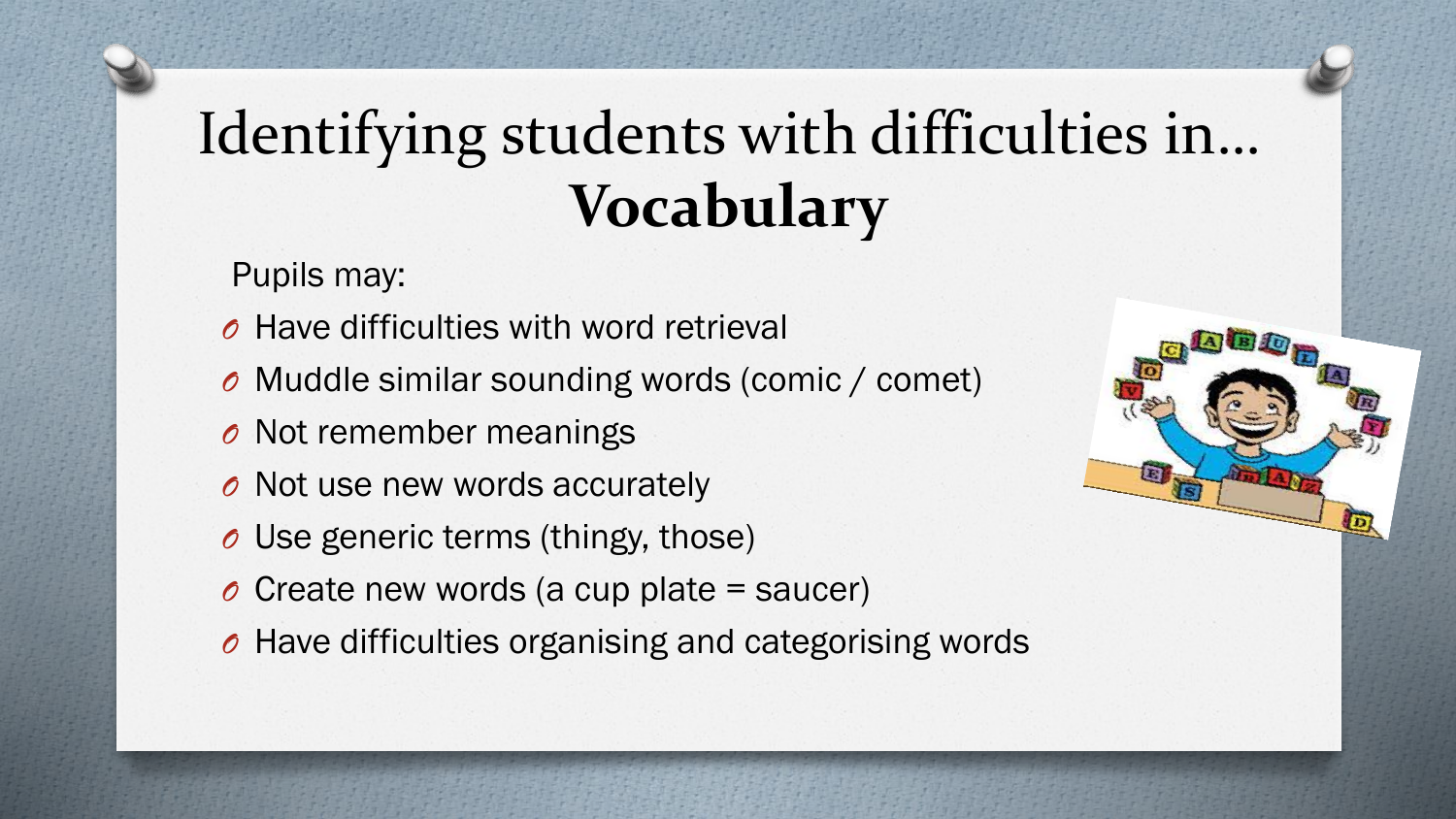# Vocabulary

- *O* To develop a complete understanding of a new word a student might need twelve instructional encounters
- *O* Students need to hear AND use the word in context
- *O* Don't forget dictionary skills, online skills, word walls and using other reference materials
- *O* Make it fun there are lots of word games!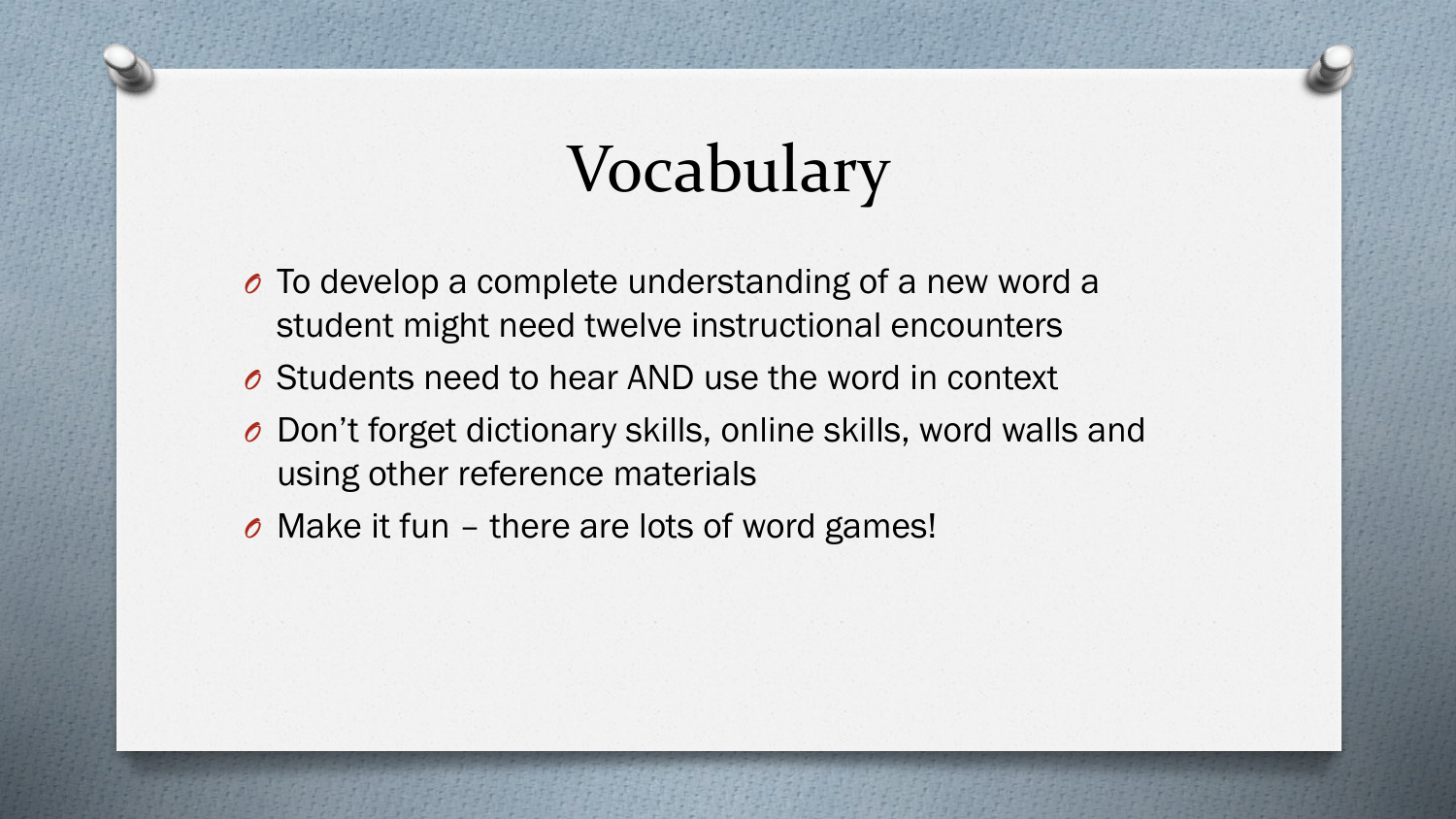# Vocabulary

pas original

- *O* Use definitions in the child's terms
- *O* Check understanding (use open-ended questions)
- *O* Teach in meaningful situations
- *O* Use a multisensory approach (say it, hear it, clap out the syllables, first sound, rhymes with, draw a picture, make an action, use it in a sentence)
- *O* Ways of learning and working out new vocabulary teach the meaning of prefixes and suffixes so that students can break down new words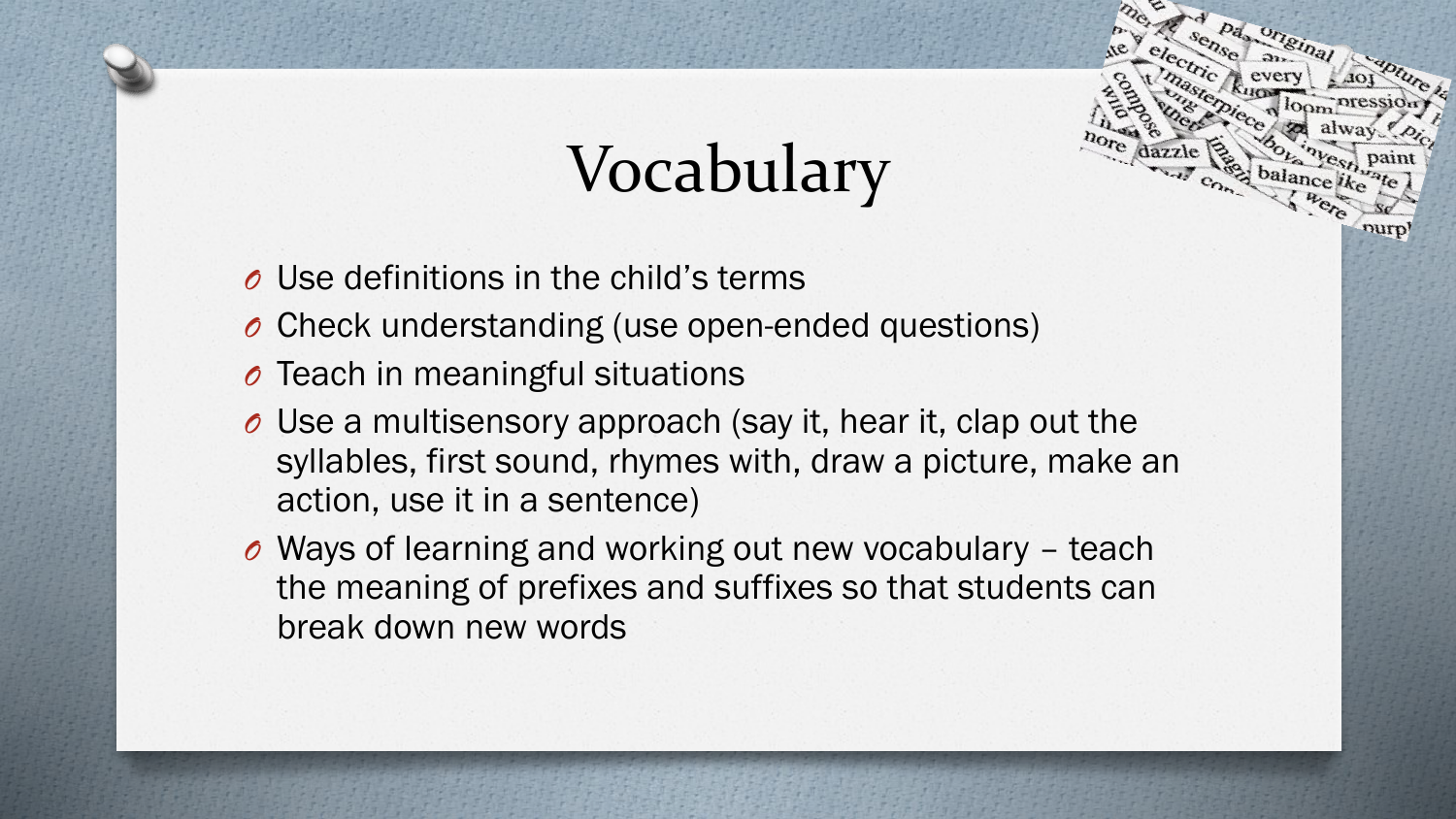### Word Games

#### *O* Taboo

- *O* Match ups (words with definitions, words with visuals, words with synonyms)
- *O* Charades (e.g. adverbs)
- *O* Jokes and puns
- *O* True or false
- *O* Twenty questions game
- *O* Odd one out
- *O* Categorisation games

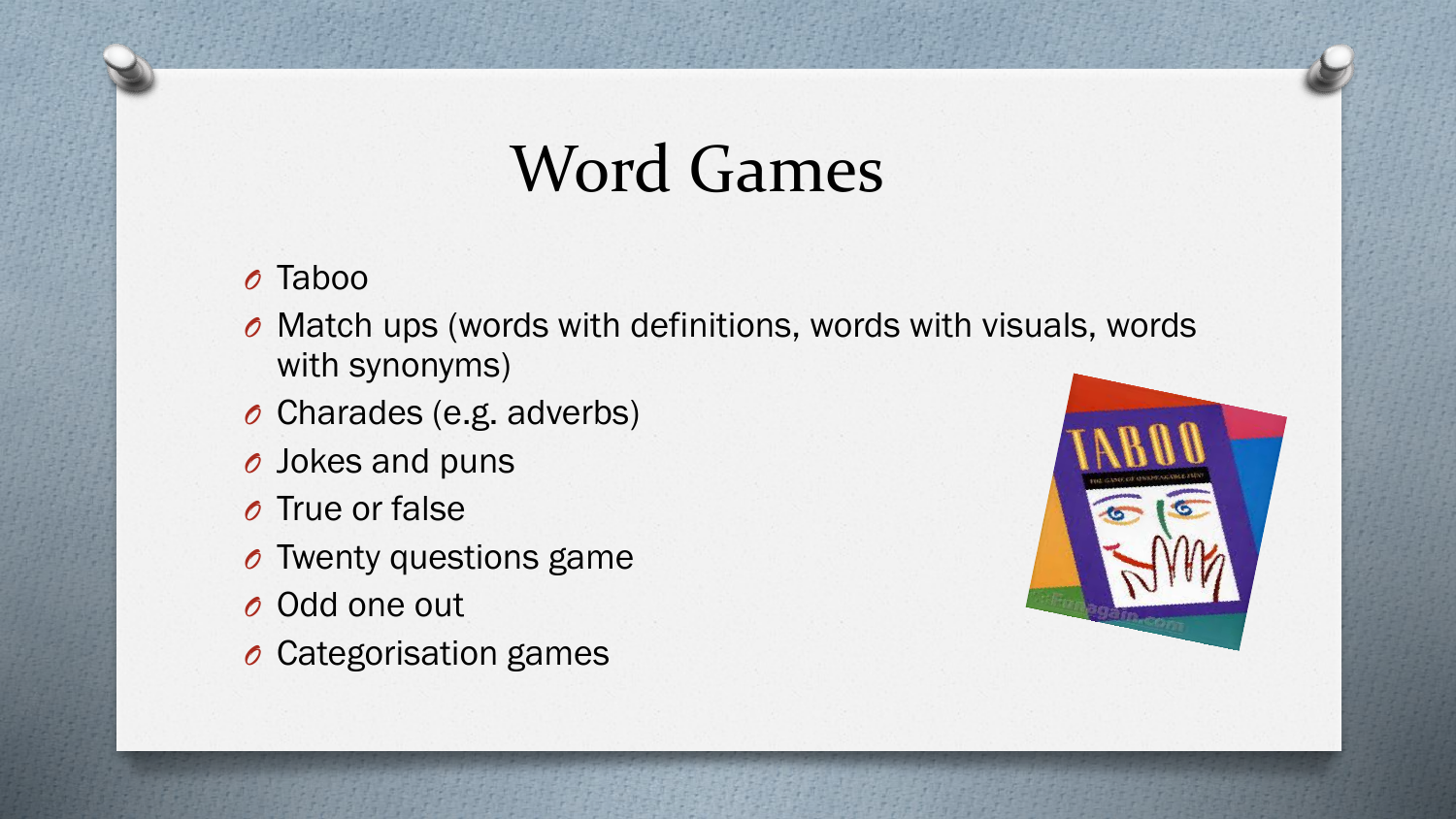### Identifying students with… **Speech Difficulties**

- *O* Stutter / stammer / dysfluency
- *O* Speech sound difficulties
- *O* Articulation
- *O* Voice disorders

Pupils may:

- *O* Avoid talking / reading aloud
- *O* Mumble / be unclear
- *O* Not contribute in lessons
- *O* Talk so quietly it is impossible to hear
- *O* Get another child to speak on their behalf

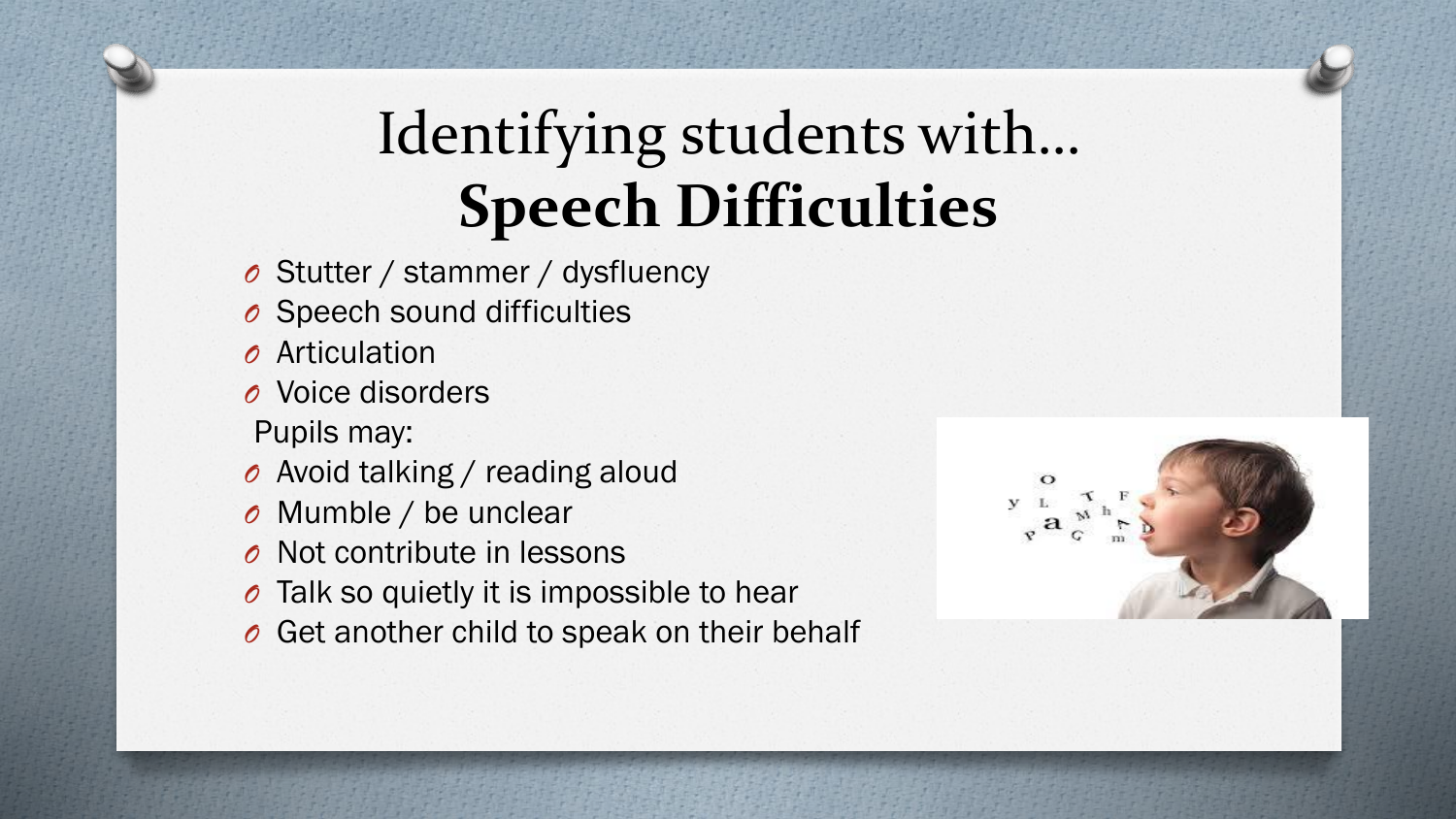# Speech

- *O* Speech and language therapy input
- *O* Extra time reduce anxiety
- *O* Plan ahead for potentially difficult situations (e.g. speaking in assemblies)
- *O* Give positive feedback about what you have understood don't pretend to understand
- *O* Work on phonological awareness (distinguishing words, syllables and sounds)
- *O* Discuss the sound structure of different words
- *O* Offer a variety of ways to contribute

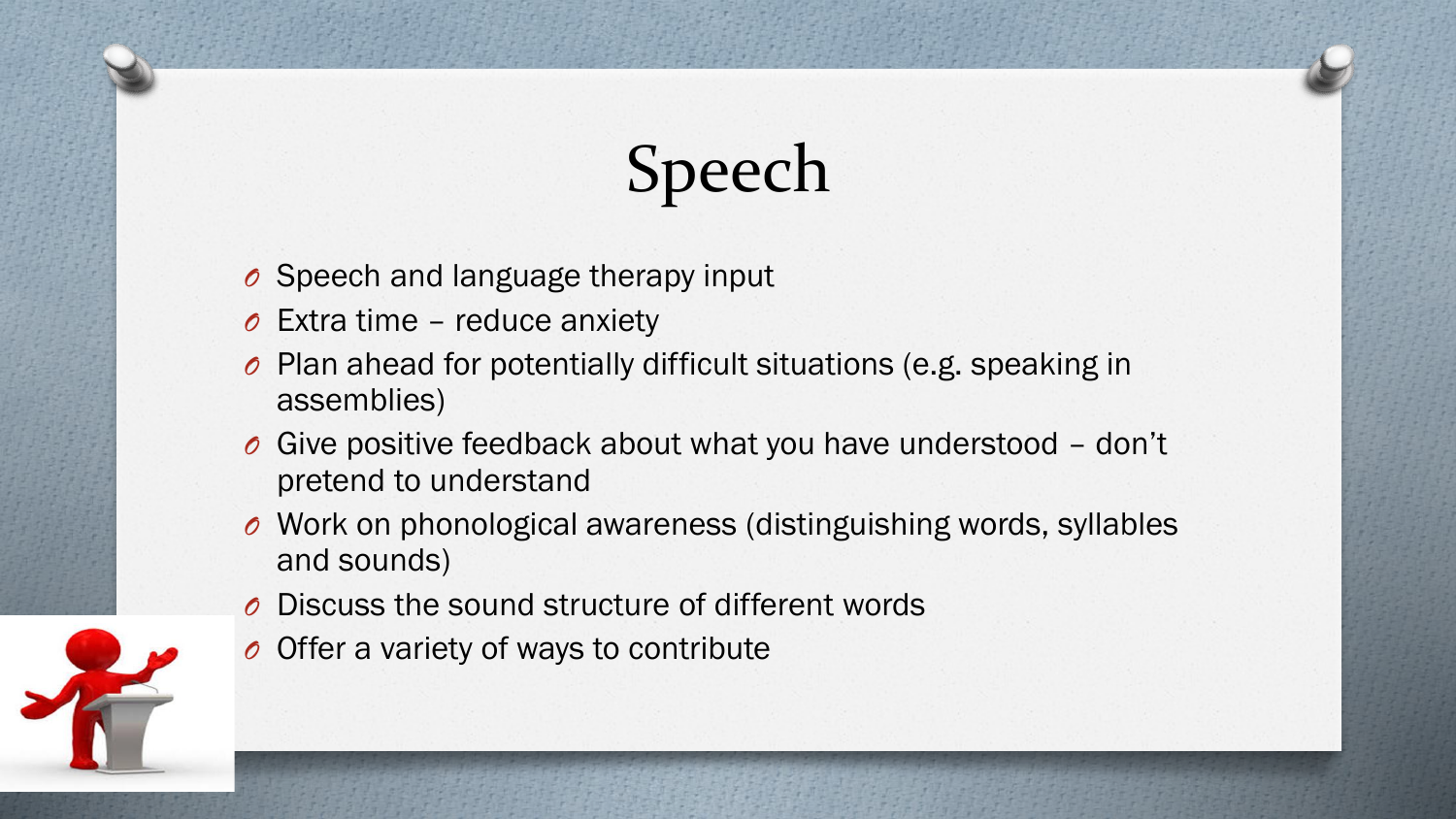## Identifying students with difficulties… **Using Language**

Pupils may:

- *O* Rarely contribute
- *O* Talk in short, immature sentences
- *O* Not finish what they were saying
- *O* Talk in long, rambling sentences
- *O* Use grammatical rules incorrectly
- *O* Written work may lack structure / punctuation
- *O* Copy text word for word

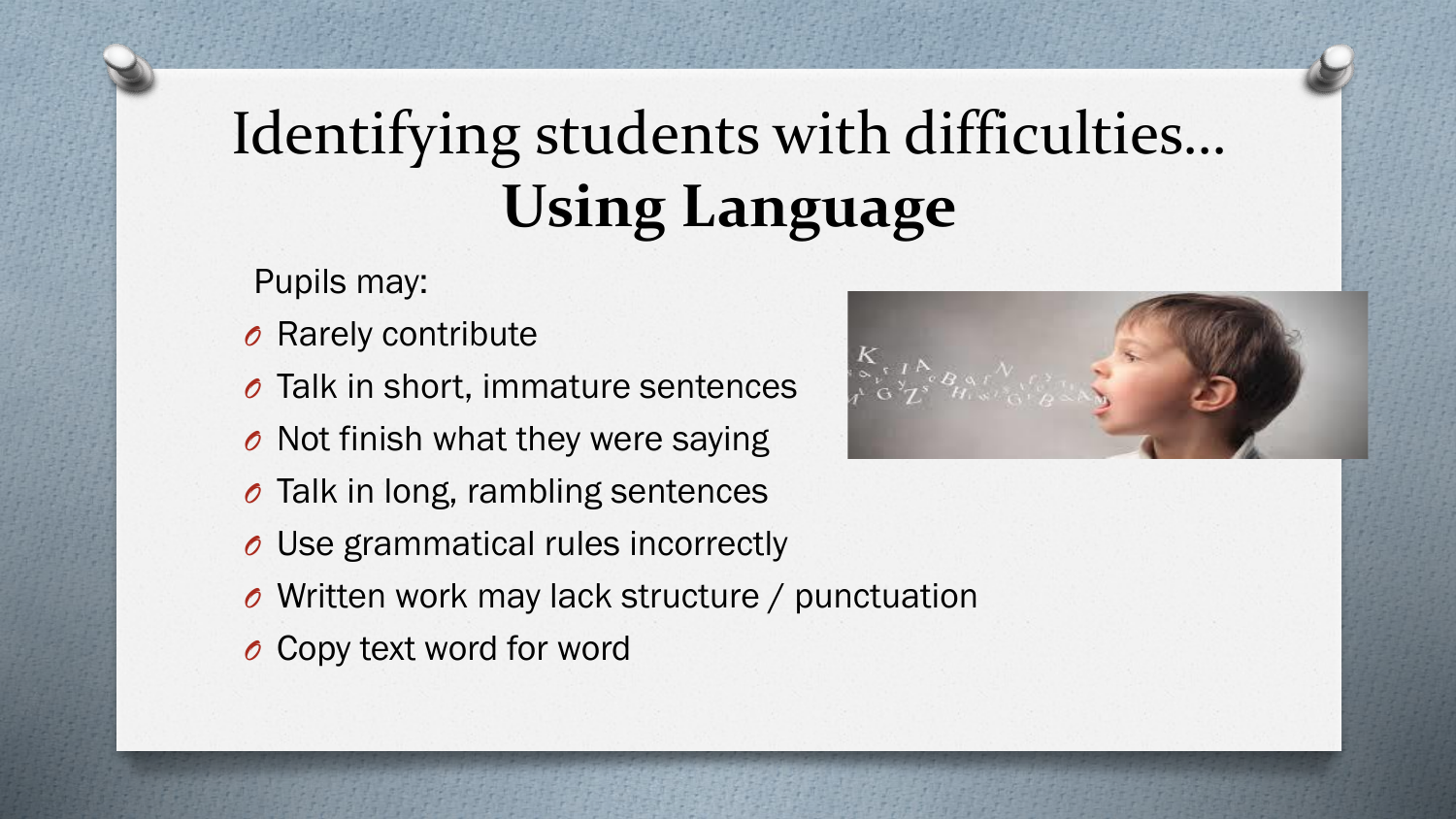# Using language

- *O* Provide sentence starters / speaking frames
- *O* Teach how to construct sentences
- *O* Teach types of words (e.g. adjectives, nouns)
- *O* Teach how to use conjunctions accurately
- *O* Spend time organising ideas, using planning frames, gathering useful vocabulary
- *O* Try verbal rehearsal before contributing
- *O* Work on narrative building skills

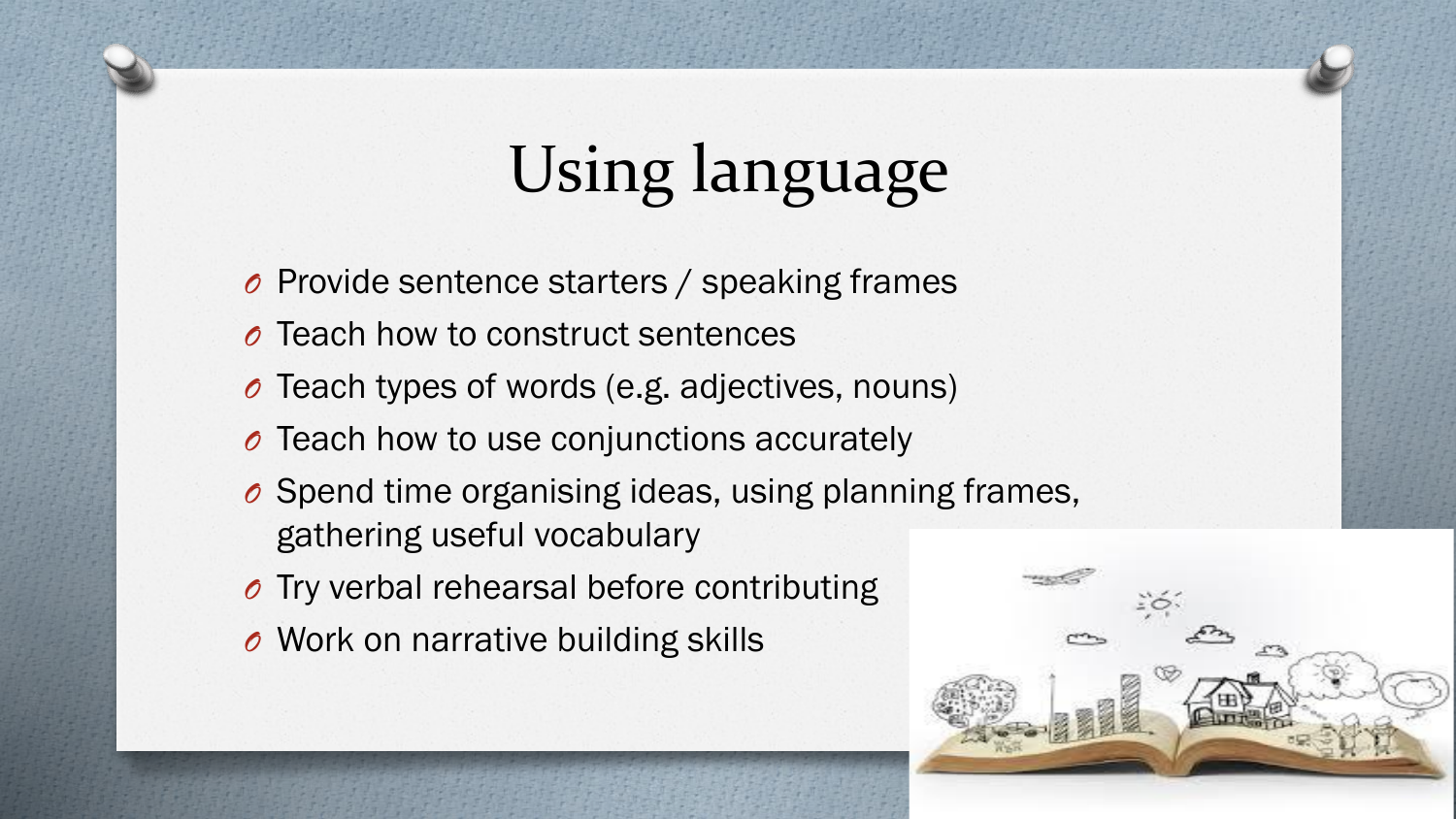#### Identifying students with difficulty in… **Social Communication**

Pupils may:

- *O* Interrupt, have difficulties taking turns, be unsure how to start or maintain conversations
- *O* Have frequent fallings out with friends
- *O* Struggle with group work
- *O* Not adapt their language to different contexts / audiences
- *O* Seem inappropriate or rude
- *O* Appear withdrawn or shy

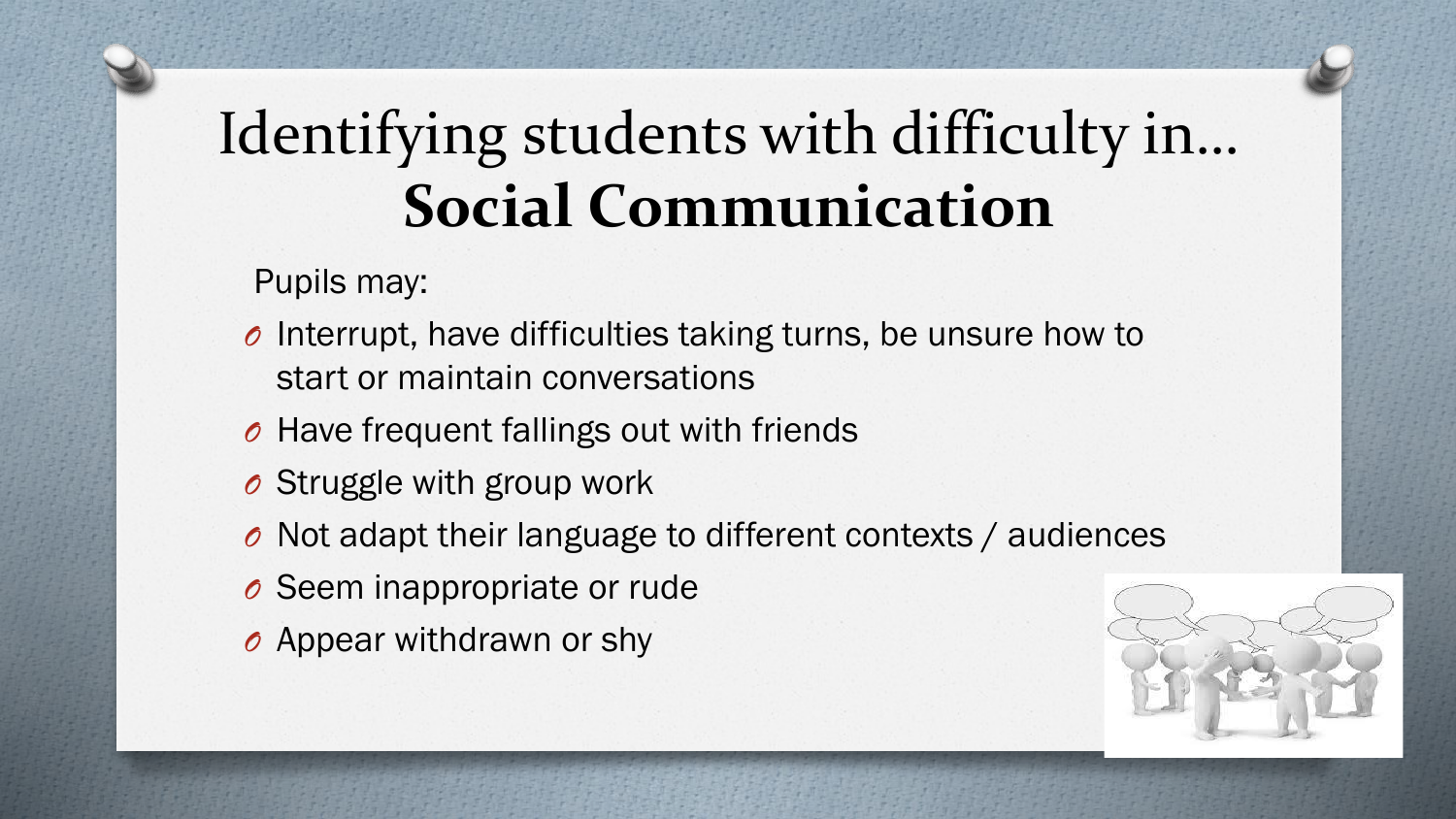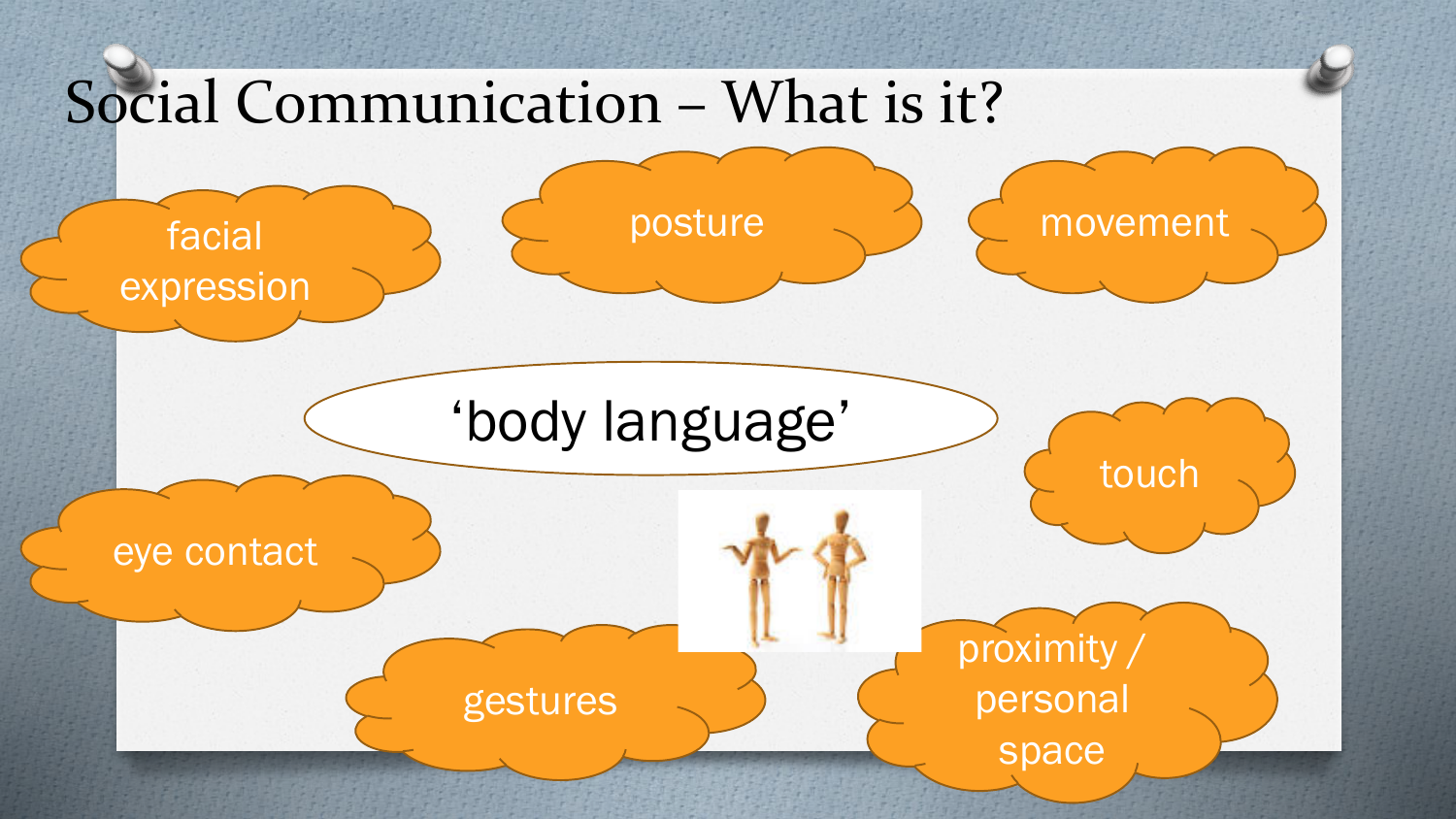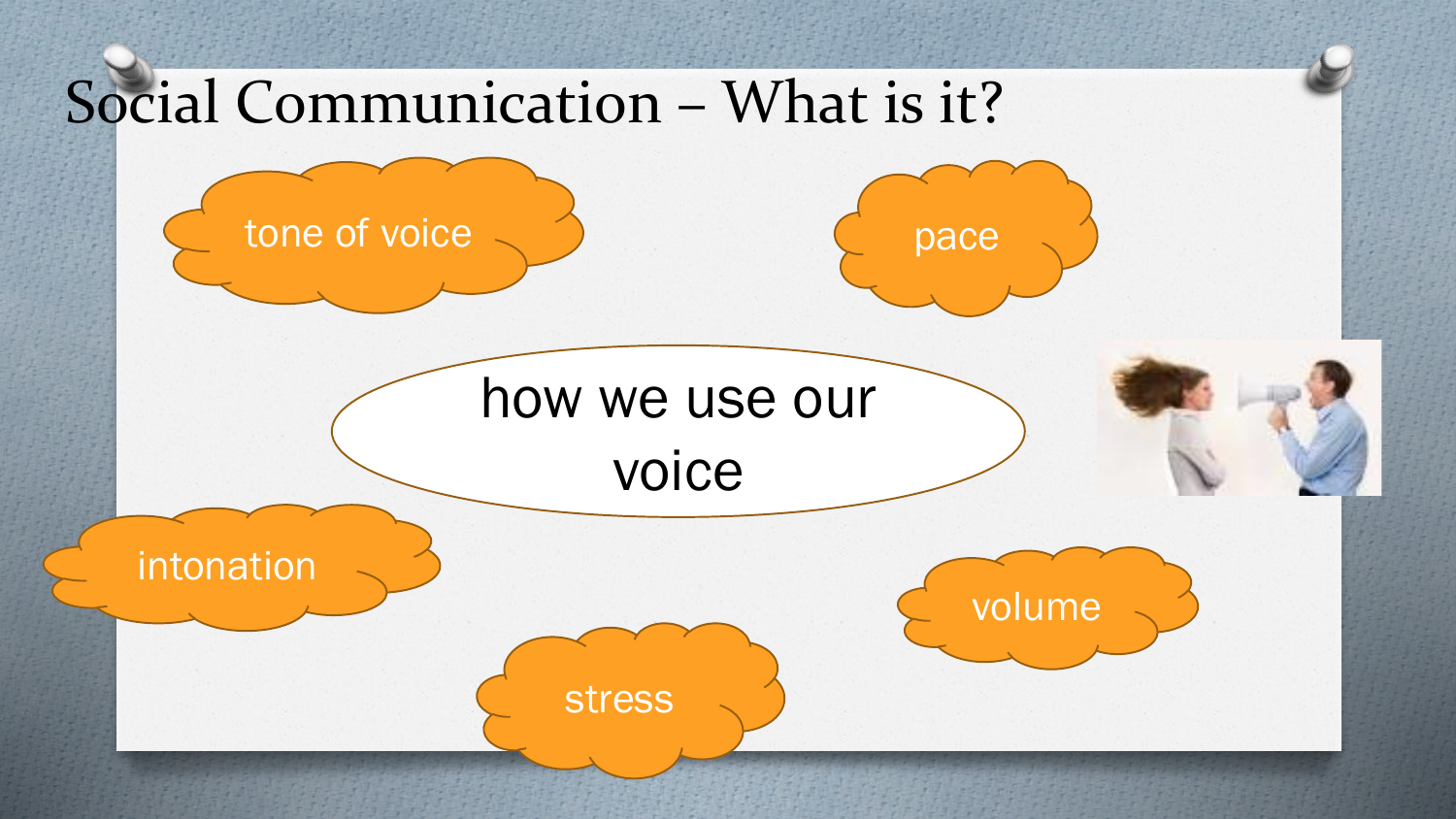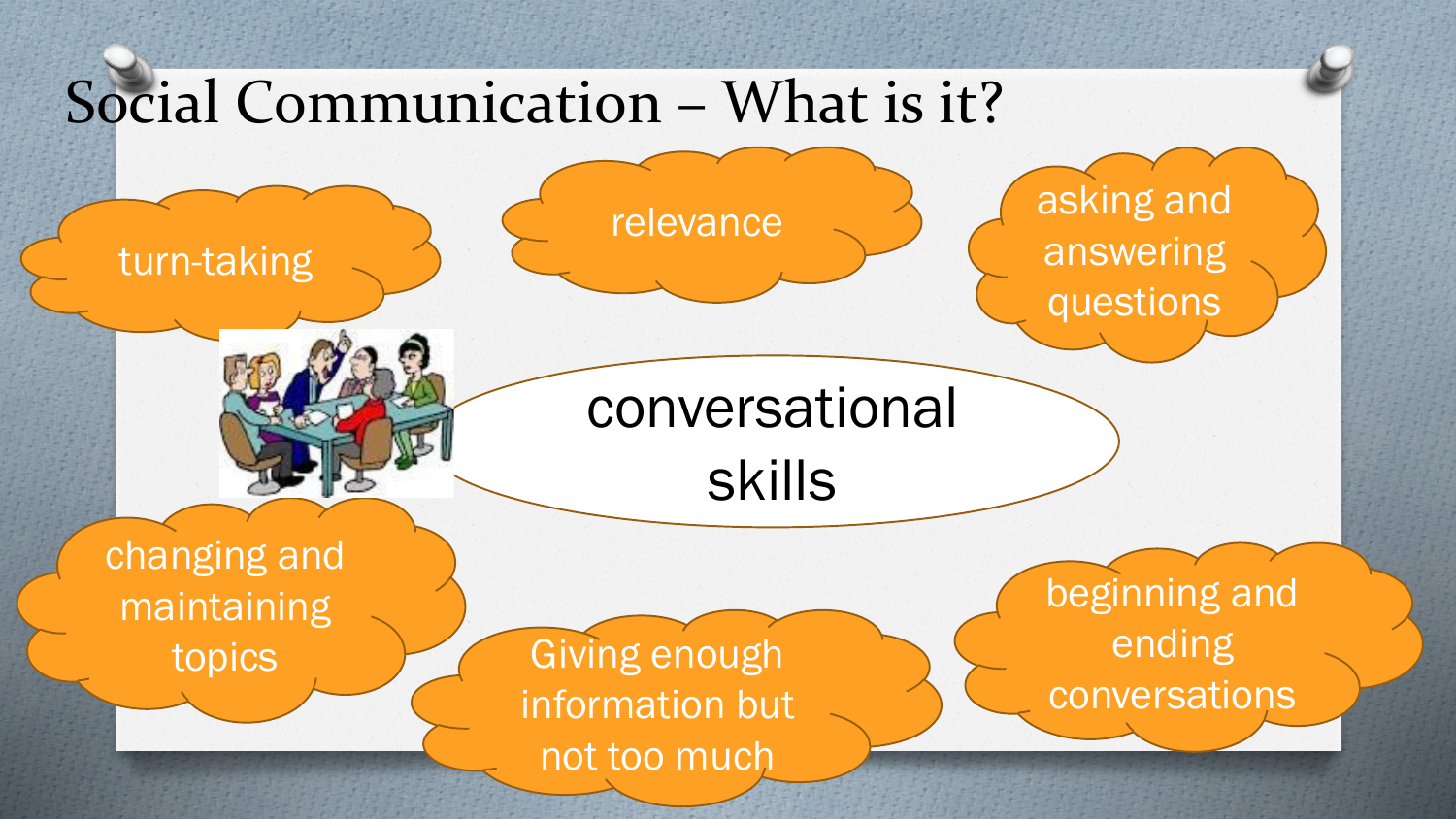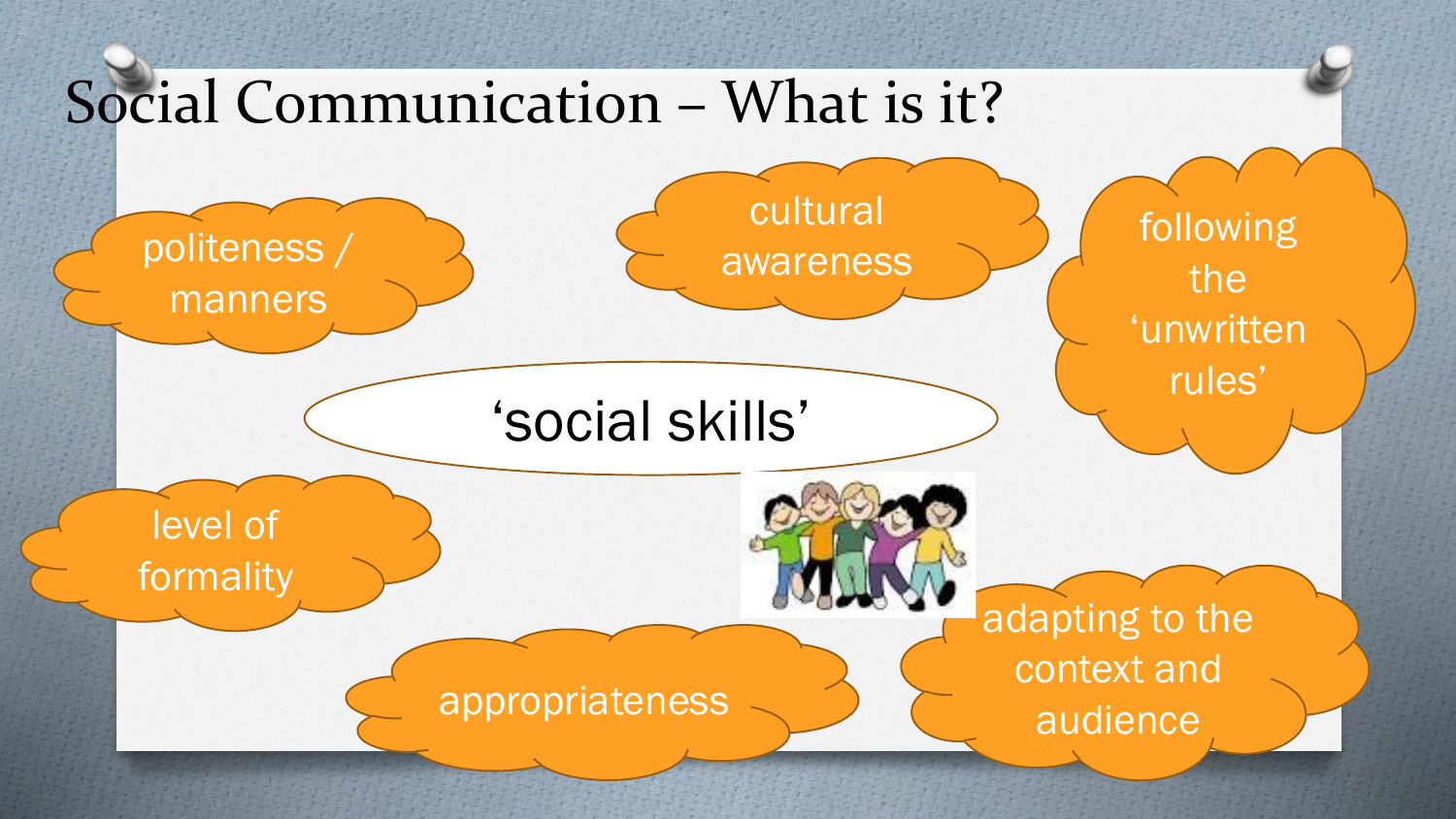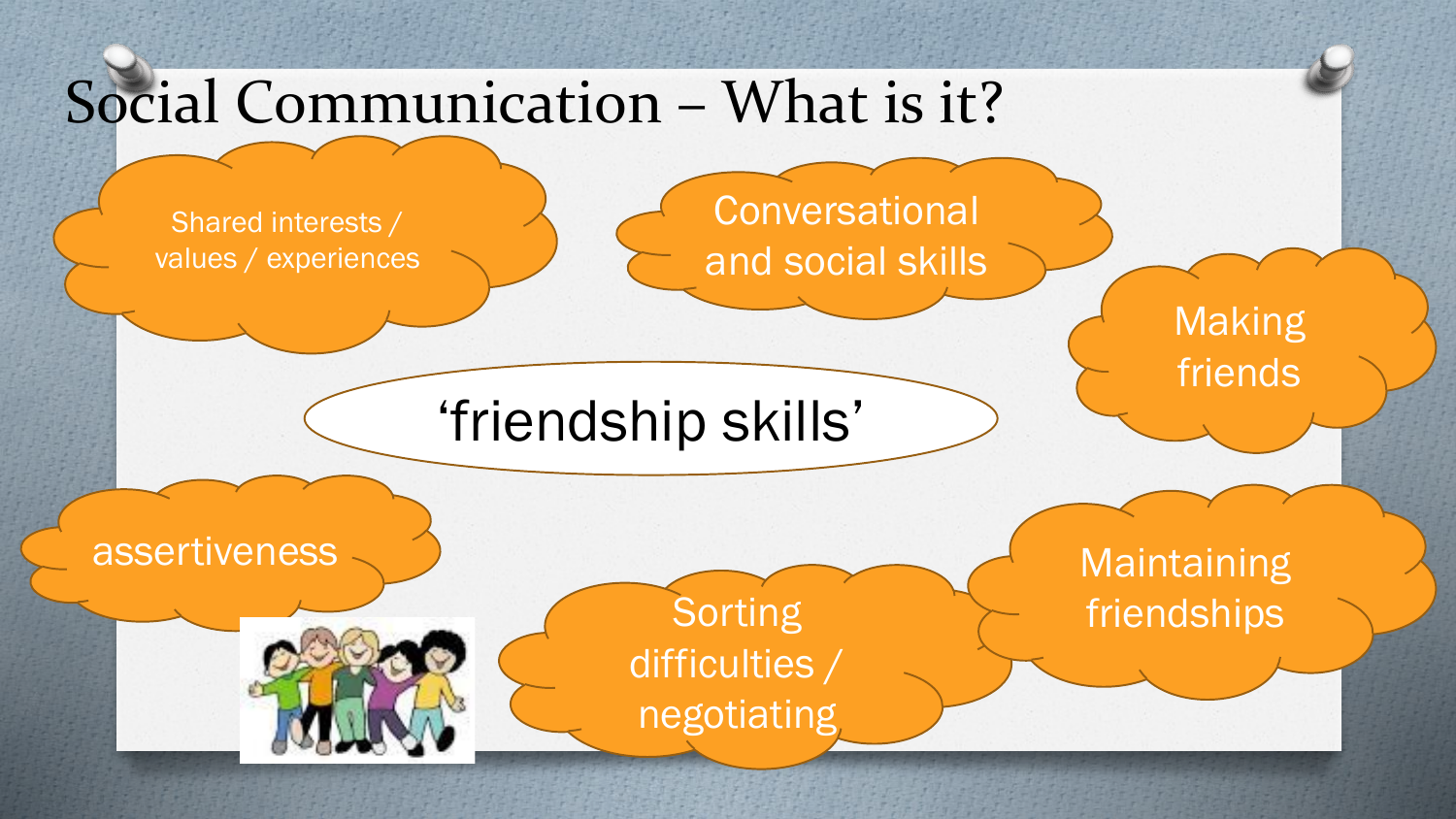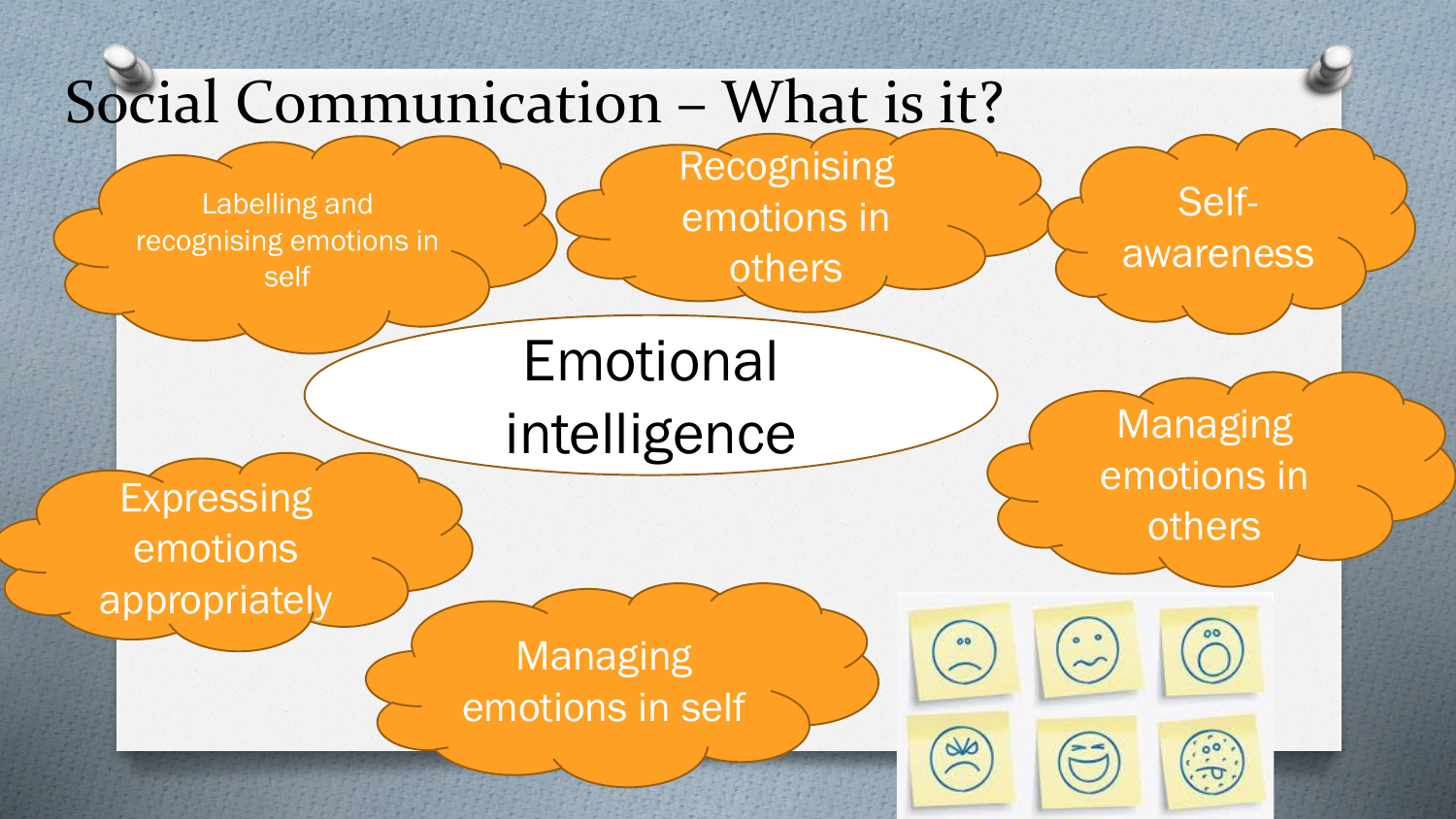### Why do pupils need effective social communication skills?

- *O* To make and maintain friendships *O* To work effectively with others *O* To stay healthy, physically and mentally *O* To develop socially and emotionally *O* To stay out of trouble! *O* To increase life chances and outcomes, including
	- employability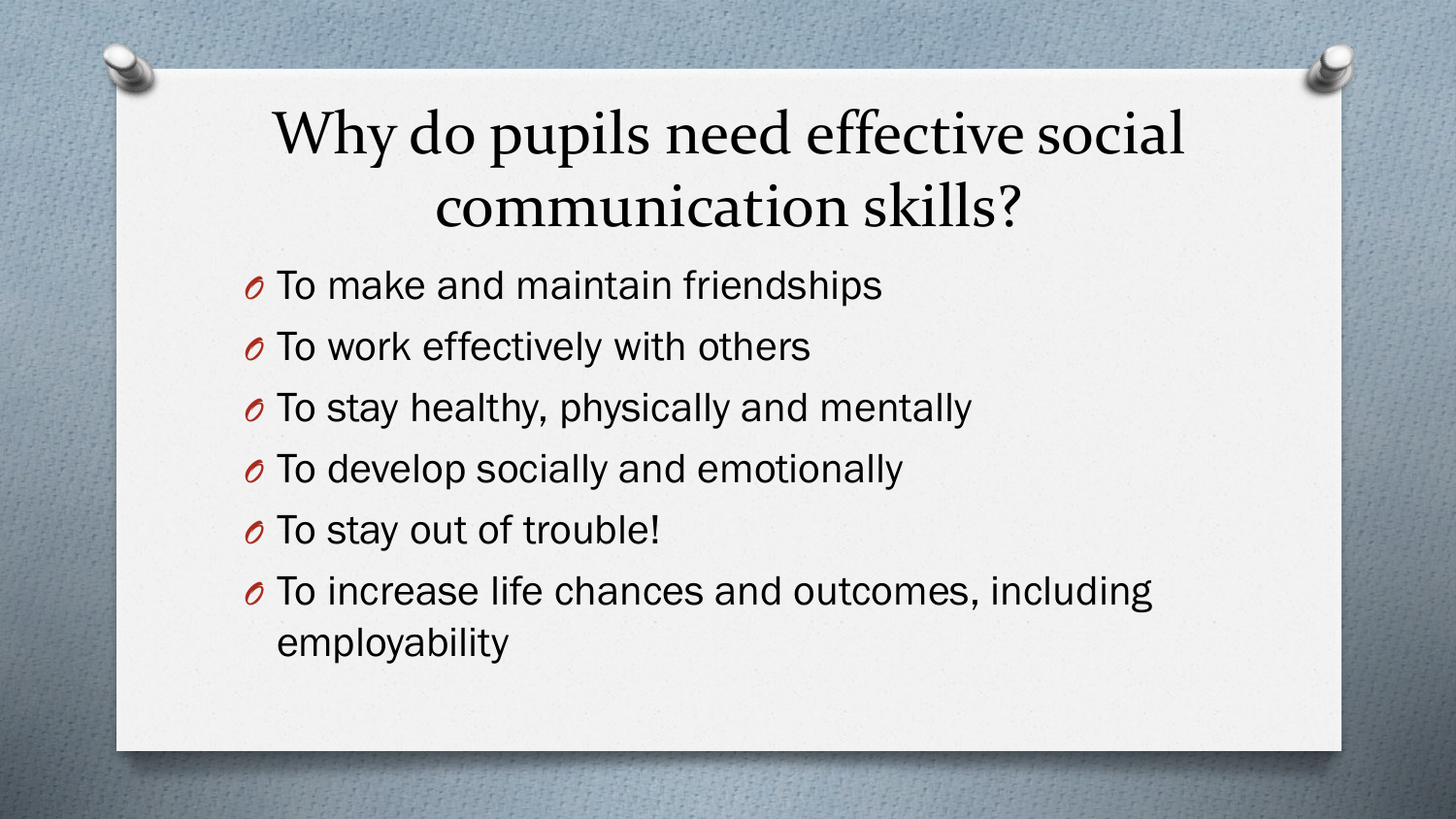### Social Communication

- *O* Teach and revise group working skills explicitly
- *O* Have structured activities during social times
- *O* Clear rules and expectations
- *O* Model effective social communication skills
- *O* Social communication skills groups / interventions
- *O* Drama and video activities.
- *O* Try 'social stories' or 'comic strip conversations'

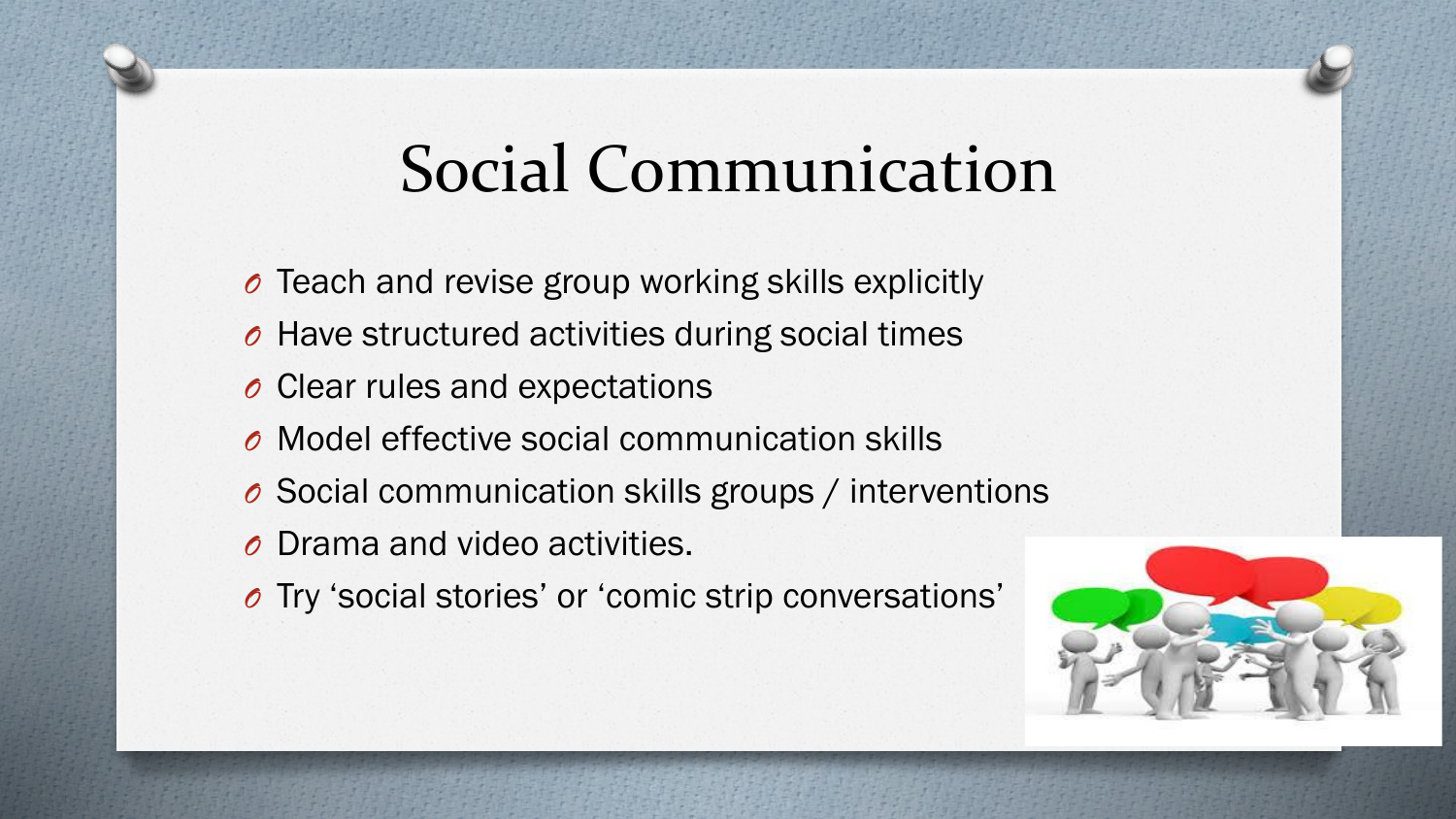Following today's training, identify three things you are going to do differently in your classroom.